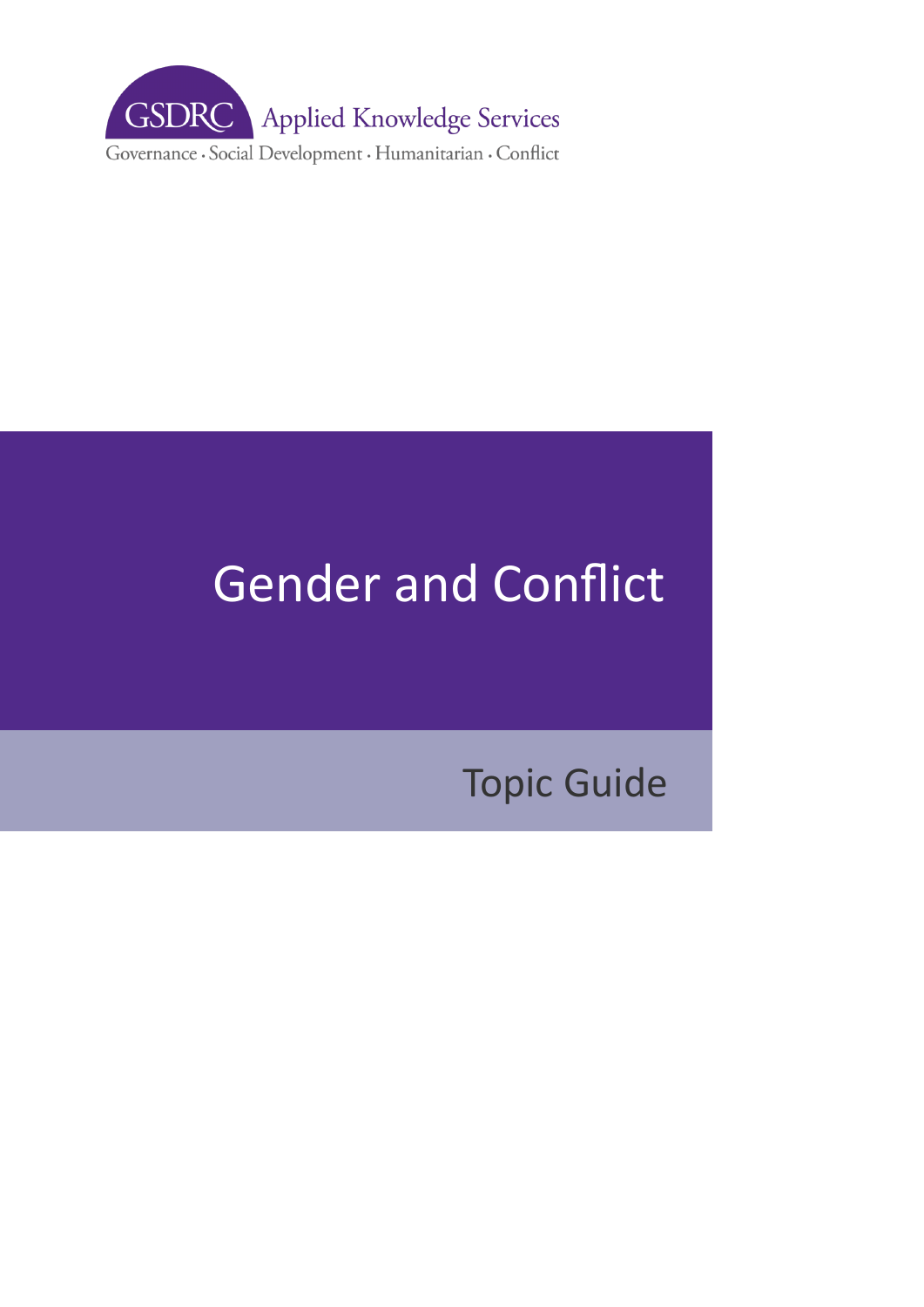## **About this Topic Guide**

GSDRC topic guides aim to provide a clear, concise and objective report on findings from rigorous research on critical areas of development policy. Rather than provide policy guidance or recommendations, their purpose is to signpost policymakers and practitioners to the key debates and evidence on the topic of focus to support informed decision-making.

This publication complements other GSDRC topic guides on *Gender* [http://www.gsdrc.org/go/topic](http://www.gsdrc.org/go/topic-guides/gender)[guides/gender](http://www.gsdrc.org/go/topic-guides/gender) and *Conflict* [http://www.gsdrc.org/go/conflict.](http://www.gsdrc.org/go/cothisnflict)

## **Author and contributors**

This GSDRC topic guide was written by Anna Louise Strachan (GSDRC, Institute of Development Studies) and Huma Haider (GSDRC, University of Birmingham). Its production was supported by the UK Government.

GSDRC appreciates the contributions of Judy El Bushra, Sanam Anderlini, Jessie Kirk, Kathryn Lockett, Adam Forbes, Cyn Gaigals and Mark Segal. We would also like to thank Evie Browne, Claire Mcloughlin, and Brigitte Rohwerder for their input.

## **About GSDRC**

GSDRC is a partnership of research institutes, think-tanks and consultancy organisations with expertise in governance, social development, humanitarian and conflict issues. We provide applied knowledge services on demand and online. Our specialist research team supports a range of international development agencies, synthesising the latest evidence and expert thinking to inform policy and practice.

#### GSDRC

International Development Department, College of Social Sciences University of Birmingham, B15 2TT, UK **[www.gsdrc.org](http://www.gsdrc.org/)** 

#### © DFID Crown Copyright 2015

Licensed under the Open Government Licence: [www.nationalarchives.gov.uk/doc/open-government-licence](http://www.nationalarchives.gov.uk/doc/open-government-licence) The views expressed in this report are those of the author, and do not necessarily reflect the opinions of GSDRC, its partner agencies or DFID.

#### **Suggested citation**

Strachan, A. L. and Haider, H. (2015). *Gender and conflict: Topic guide*. Birmingham, UK: GSDRC, University of Birmingham.

Supported by:





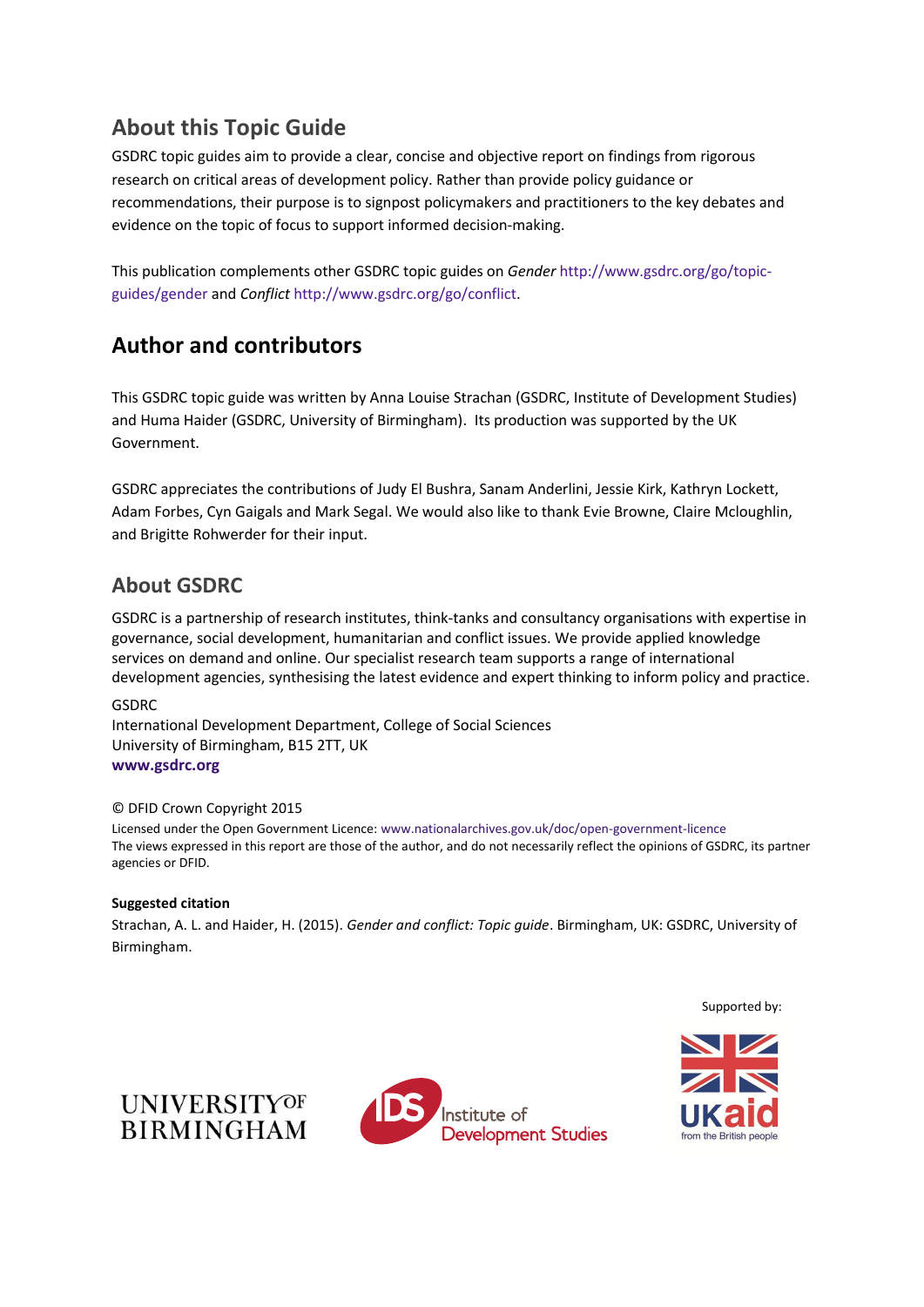## **Contents**

| <b>Executive summary</b> |   |
|--------------------------|---|
| <b>Key definitions</b>   | ◠ |

|                  | <b>Concepts, debates and frameworks</b>               |   |
|------------------|-------------------------------------------------------|---|
|                  | 1.1 Why gender matters in FCAS                        |   |
|                  | 1.2 International policy frameworks                   |   |
| 1.3 <sub>1</sub> | Gender, violence and peace in the post-2015 agenda    | h |
|                  | 1.4 Current debates and trends in gender and conflict |   |

|  | 2 Relationship between gender and conflict: the evidence |  |
|--|----------------------------------------------------------|--|
|  | 2.1 Impact of gender on conflict                         |  |
|  | 2.2 Impact of conflict on gender                         |  |

| Approaches, tools and interventions: building gender sensitivity in FCAS 13<br>$\overline{\mathbf{3}}$ |                         |                                                  |    |  |  |
|--------------------------------------------------------------------------------------------------------|-------------------------|--------------------------------------------------|----|--|--|
|                                                                                                        | 3.1                     | <b>Conflict prevention</b>                       | 13 |  |  |
|                                                                                                        | 3.2                     | <b>Gender-sensitive conflict analysis</b>        | 14 |  |  |
|                                                                                                        | 3.3 <sub>2</sub>        | Gender-sensitive peacebuilding and statebuilding | 15 |  |  |
|                                                                                                        | 3.4                     | <b>Addressing gender inequality</b>              | 17 |  |  |
|                                                                                                        | 3.5                     | <b>Negotiating risks</b>                         | 19 |  |  |
|                                                                                                        | 3.6                     | <b>Assessing impact</b>                          | 19 |  |  |
|                                                                                                        |                         |                                                  |    |  |  |
|                                                                                                        | <b>References</b><br>20 |                                                  |    |  |  |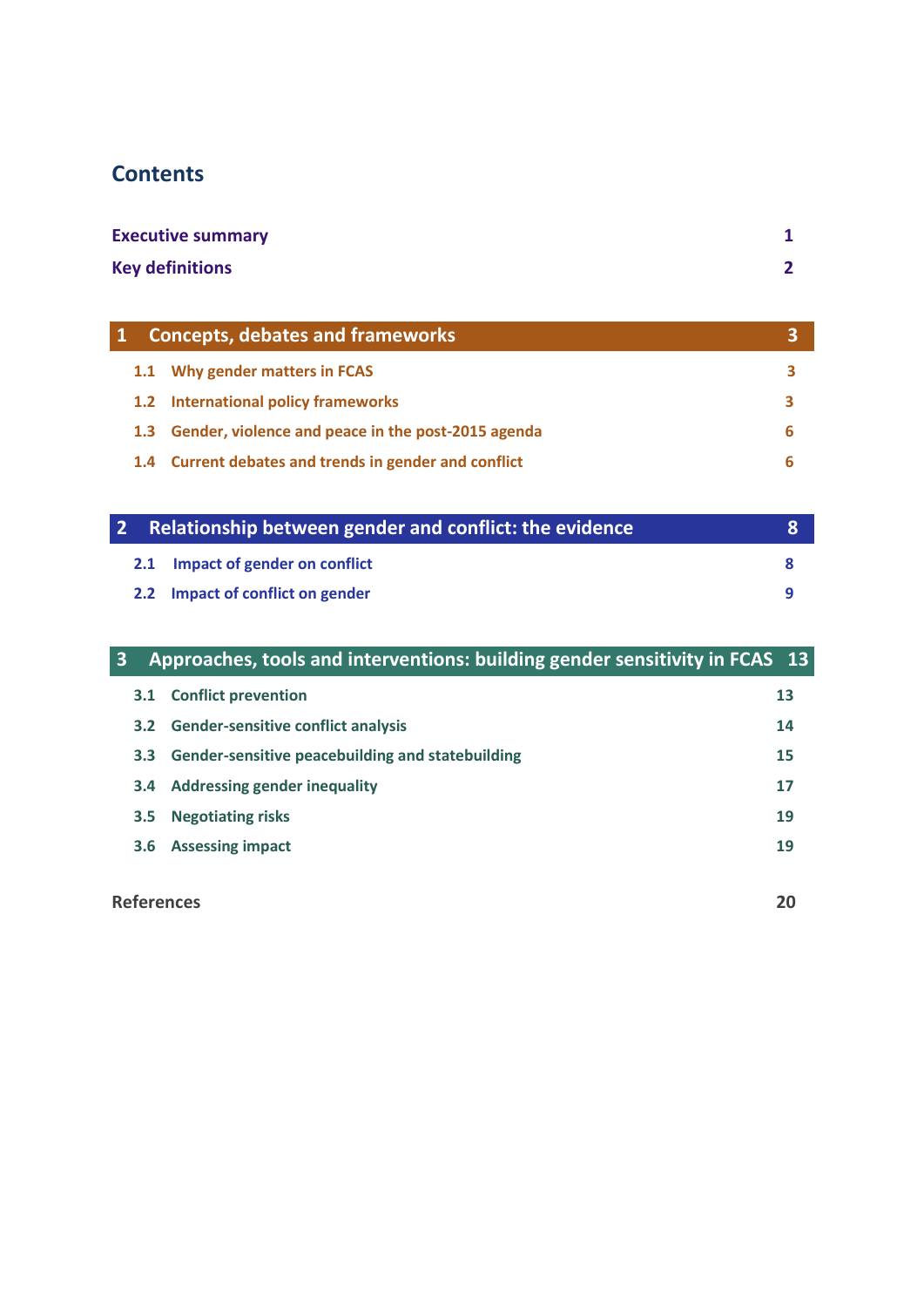## <span id="page-3-0"></span>**Executive summary**

This topic guide responds to the need for deeper understanding of how gender and conflict interrelate in fragile and conflict-affected situations (FCAS), and of gender-sensitive approaches in such contexts. Drawing on a literature review, it highlights key texts and identifies the strength of evidence alongside gaps in evidence. It summarises the evidence on the role of gender inequality in producing or exacerbating the structural causes of different forms of violence and conflict, and on the multi-layered effects of violence and conflict on gender relations. The topic guide also signposts evidence on the effects of interventions to support gender equality in FCAS, and emerging lessons.

The evidence base for exploring these issues is limited in a number of ways. Much of the available literature is secondary, and conceptual or normative. Only a few empirical studies, focused on a limited number of countries (mostly in Africa), apply a multi-country comparative approach or qualitative country case study methods. There are few rigorous randomised control trials or impact evaluations able to attribute improved development outcomes or processes of conflict transformation to gender-sensitive approaches in FCAS.

There are three main arguments in the literature for incorporating gender in conflict-related work**.** One is that promoting women's and girls' rights in conflict-affected contexts has instrumental value. Another, rights-based, argument is that gender equality has intrinsic value. A third is that gender and conflict are linked in ways that are poorly understood, and that this deficiency needs to be reversed if real impact is to be realised.

Evidence indicates that conflict affects women, men, girls and boys differently in their experiences of violence, health impacts, economic activity, and political and civic inclusion. Conflict can result in shortterm changes in traditional gender roles, though long-term changes may be more elusive. Both men and women can be the victims and the perpetrators of violence.

Barriers to building gender equality in FCAS include the resilience of patriarchy, violence and women's exclusion. There are also risks – or potential unintended consequences – associated with incorporating gender in conflict-related work, both for populations and donors. These include potential backlash against women and girls, and the risks of data collection on gender issues in conflict-affected contexts.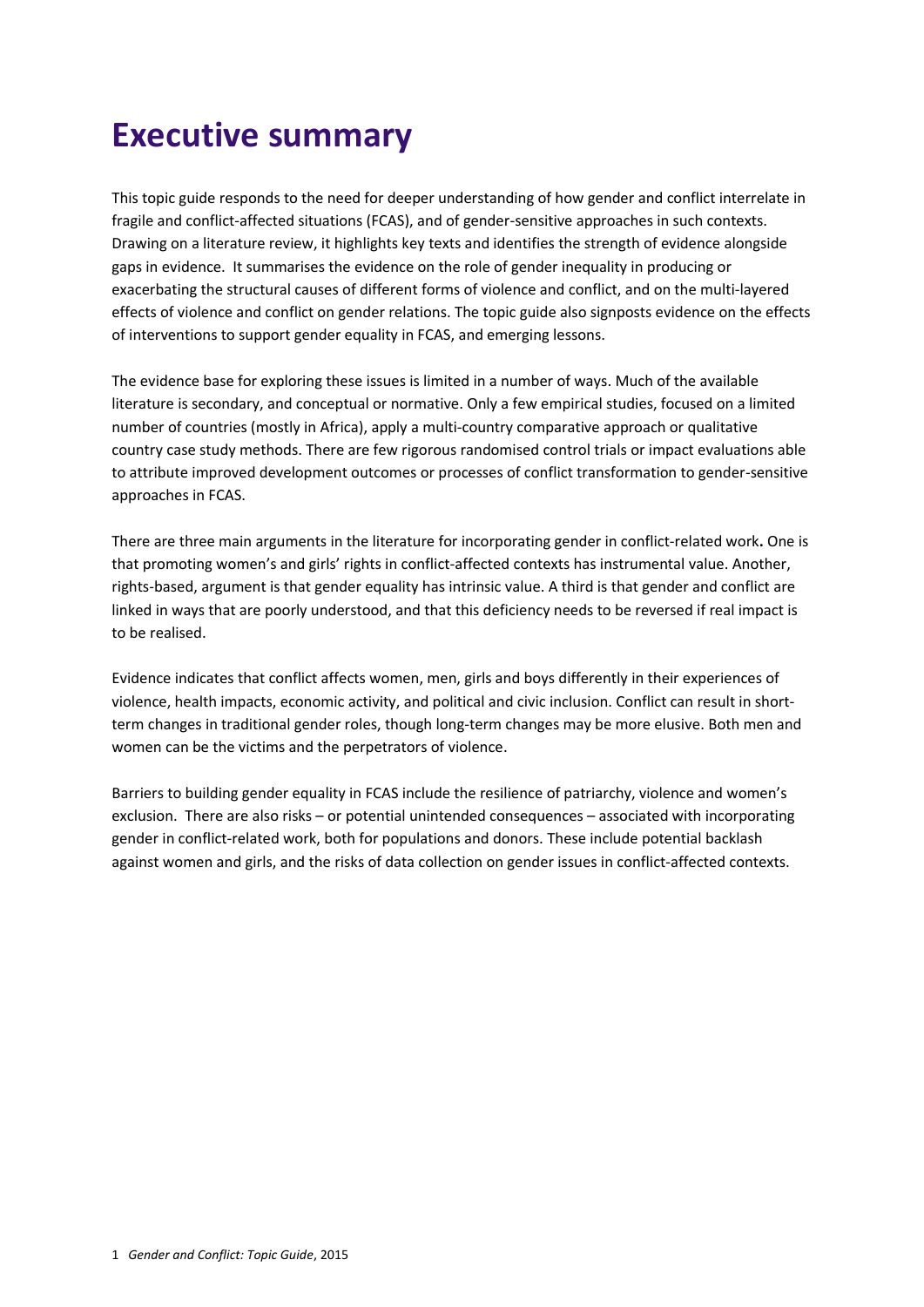## <span id="page-4-0"></span>**Key definitions**

**Conflict**, **violence, and organised violence** are the use or threat of physical force by groups (civilians, states, social groups). Conflict and violence take many forms, including outright civil war, large- or smallscale communal conflicts based on regional, ethnic, religious or other groupings, and domestic violence (World Bank, 2011, p. xv).

**Conflict sensitivity** implies understanding conflict dynamics and the potential effects of interventions on them, to avoid negative impacts and maximise positive ones (Conflict Sensitivity Consortium, 2012, p. 2).

**Gender** means 'the socially constructed roles and relationships, personality traits, attitudes, behaviours, values, relative power and influence that society ascribes to the two sexes on a differential basis. Gender is relational and refers not simply to women or men but to the relationship between them' (UN Women, 2014, p. 42).

**Gender relations** are relations between men and women, between men, and between women, characterised by negotiation, bargaining and exchange (True, 2013, p. 2). Gender relations, including constructions of masculinities and femininities, determine access to power and resources in society (True, 2013, p. 2).

**Gender mainstreaming** involves assessing the implications for women and men of any planned action, so that the concerns and experiences of both sexes are considered in their design, implementation, monitoring and evaluation (UN Women, 2014).

**Gender sensitivity** implies an understanding of gender differences and their role in producing social norms and power relations, and adapting approaches to these dynamics (Saferworld, 2014, p. 6).

**Peace** means either the absence of violence (negative peace) or the presence of cooperation, freedom from fear, equality and integration (positive peace) (Galtung, 1967, p. 14).

**Peacebuilding** aims to create conditions in which violence will not recur, including strengthening national capacities for conflict management, and laying the foundations for sustainable peace between social groups (UN 2010, p. 5).

**Statebuilding** is 'an endogenous process to enhance capacity, institutions and legitimacy of the state' (OECD, 2008, p. 1). Statebuilding involves developing reciprocal relations between a state that delivers basic functions and services, and citizens who confer authority and legitimacy on it.

#### *Key sources defining gender and conflict*

 Saferworld. (2014). *[A gender sensitivity resource pack: Community safety training, outreach, and](http://www.saferworld.org.uk/resources/view-resource/793-a-gender-sensitivity-resource-pack)  [advocacy in Nepal](http://www.saferworld.org.uk/resources/view-resource/793-a-gender-sensitivity-resource-pack)*. Saferworld

<http://www.saferworld.org.uk/resources/view-resource/793-a-gender-sensitivity-resource-pack>

- OECD. (2008). **[Statebuilding in situations of fragility](http://www.oecd.org/development/incaf/41212290.pdf)  Initial findings, Paris: OECD.** <http://www.oecd.org/dac/governance-peace/conflictandfragility/docs/41212290.pdf>
- Galtung, J. (1967). *[Theories of peace: A synthetic approach to peace thinking](http://www.transcend.org/files/Galtung_Book_unpub_Theories_of_Peace_-_A_Synthetic_Approach_to_Peace_Thinking_1967.pdf)*. Oslo: PRIO. [https://www.transcend.org/files/Galtung\\_Book\\_unpub\\_Theories\\_of\\_Peace\\_-](https://www.transcend.org/files/Galtung_Book_unpub_Theories_of_Peace_-_A_Synthetic_Approach_to_Peace_Thinking_1967.pdf) [\\_A\\_Synthetic\\_Approach\\_to\\_Peace\\_Thinking\\_1967.pdf](https://www.transcend.org/files/Galtung_Book_unpub_Theories_of_Peace_-_A_Synthetic_Approach_to_Peace_Thinking_1967.pdf)
- UN Peacebuilding Support Office. (2010). *[UN peacebuilding:](http://www.un.org/en/peacebuilding/pbso/pdf/peacebuilding_orientation.pdf) An orientation*. New York: United Nations. [http://www.un.org/en/peacebuilding/pbso/pdf/peacebuilding\\_orientation.pdf](http://www.un.org/en/peacebuilding/pbso/pdf/peacebuilding_orientation.pdf)
- World Bank. (2011). *[World development report: Conflict, security and development.](ttp://siteresources.worldbank.org/INTWDRS/Resources/WDR2011_Full_Text.pdf)***.**Washington DC: World Bank <http://go.worldbank.org/QLKJWJB8X0>
- **EXECONFEDEE Conflict Sensitivity Consortium. (2012). [How to guide to conflict sensitivity.](http://www.saferworld.org.uk/resources/view-resource/646-how-to-guide-to-conflict-sensitivity) CSC** <http://www.saferworld.org.uk/resources/view-resource/646-how-to-guide-to-conflict-sensitivity>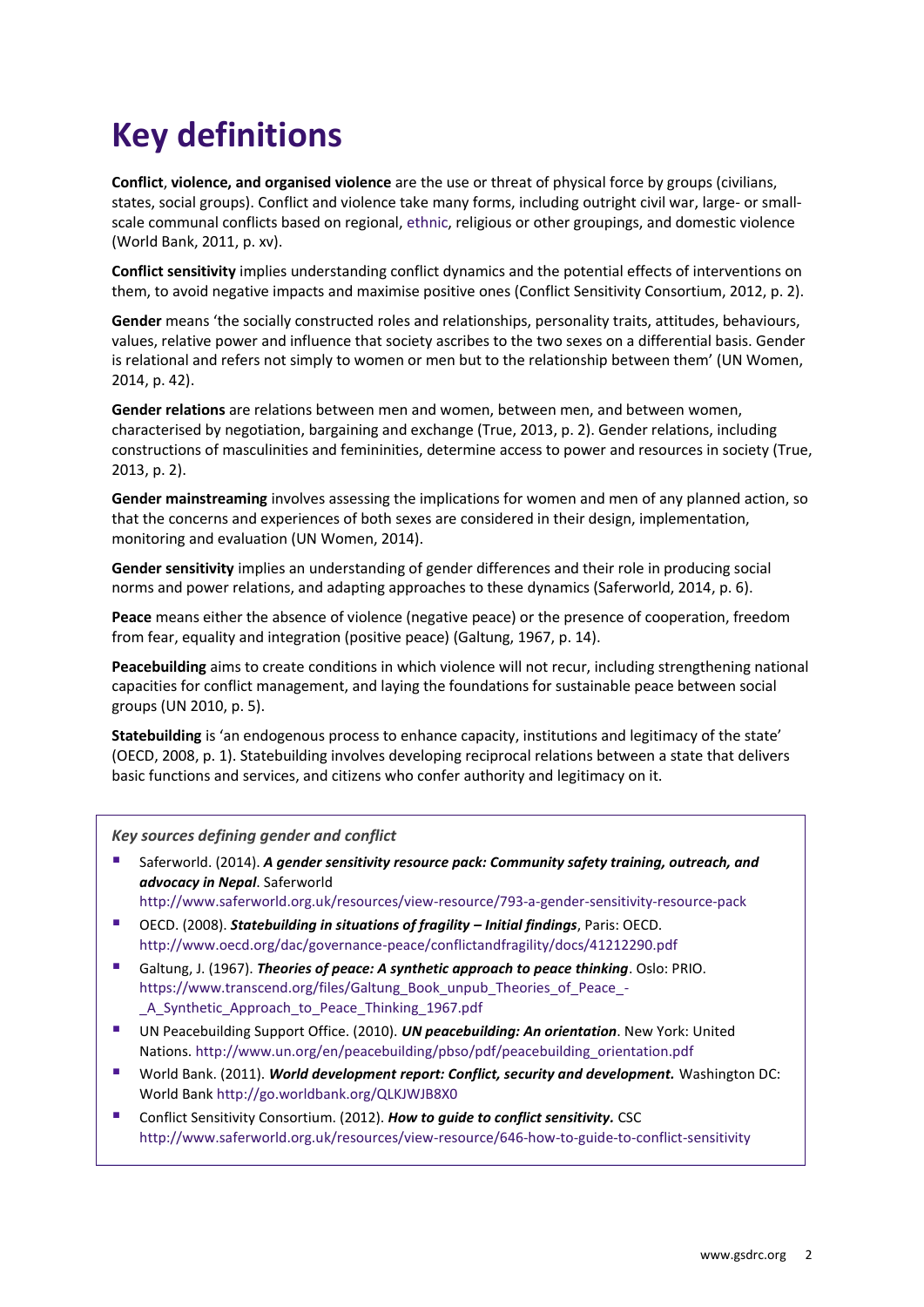## <span id="page-5-0"></span>**1 Concepts, debates and frameworks**

## <span id="page-5-1"></span>**1.1 Why gender matters in FCAS**

Two main rationales for the integration of gender sensitive approaches in fragile and conflict-affected states (FCAS) recur across the literature. First, the normative argument notes the intrinsic importance of gender equality for the achievement of human rights (Greenberg & Zuckerman, 2009). Second, the instrumentalist argument emphasises the value of gender equality for conflict prevention, conflict transformation, peacebuilding and the achievement of broader development outcomes (OECD, 2013a; Harders, 2011). Much of the literature draws attention to the significance of gender sensitivity in FCAS for aid effectiveness.

It is argued that all forms of collective and individual violence are gendered processes and that conflict dynamics influence and recreate masculinities and perpetuate women's disadvantage (OECD, 2013a). Understanding gender dynamics is vital for avoiding unintended negative consequences, or inadvertently doing harm to gender relations in situations of conflict (OECD, 2013a; Anderlini, 2011). Gender-blind programming might unintentionally worsen women's status. Aligning aid with locally legitimate institutions, for example, could reinforce discriminatory practices; and promoting women's rights may create a backlash against them (OECD, 2013a). On the other hand, gender analysis can identify opportunities to reshape gender relations, particularly in the formative stages of statebuilding.

## <span id="page-5-2"></span>**1.2 International policy frameworks**

A number of normative policy frameworks at the international and national level promote gender equality, including in FCAS. Security Council Resolutions 1325 and 1820 aim to empower and protect women in situations of violence and insecurity. They incorporate both *general* protections for women (based on the similarities between men and women) and *special* protections (based on the differences between men and women) (UN Women, 2012a). In 2013, the Committee on the Elimination of Discrimination against Women (CEDAW) adopted General Recommendation No. 30, which obliges states to prevent, investigate, punish and ensure redress for crimes against women by non-state actors. For further resources on prominent international commitments and frameworks, see Table 1, below.

While international frameworks reflect an emerging international consensus on the significance of gender in conflict, some experts argue that certain laws problematically depict women as victims and males as perpetrators, and focus too much on the protection of women. This can undermine women's agency and fails to consider their broader experience of and roles in armed conflict (Barrow, 2010).

### *What impact has international law had?*

There is a paucity of evaluations of the impact of international law on gender and conflict. An impact study of 12 UN peacekeeping operations in 11 countries finds that success varies in the implementation of UN Security Resolution 1325, and that overall, gains have been modest (UN, 2010). While women's political participation has increased significantly, there has been only modest success in including women in disarmament, demobilisation and reintegration programmes and little success in including more women in peace negotiations (see section 2.5). The presence of female peacekeepers has helped to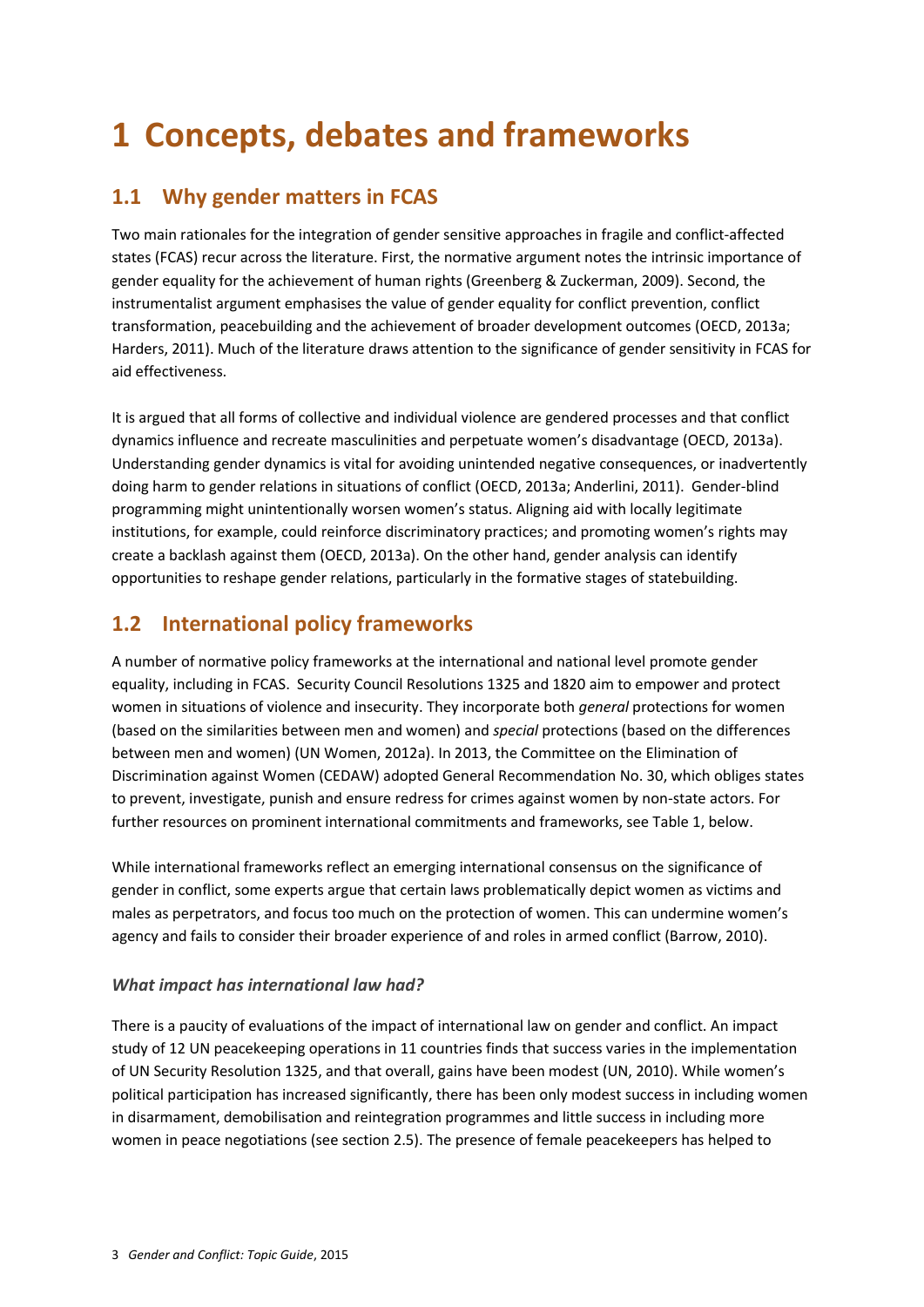challenge traditional ideas of gender and encourage women to enter the security sector, but there are still too few women in this sector.

Legal and judicial reforms have helped support the adoption of gender equality provisions in national constitutions and relevant national laws. However, progress on improving gender balance and building capacity across the judicial system is less clear. While better legal structures are in place to address sexual and gender-based violence, it continues with impunity in many conflict-affected areas (UN, 2010).

An evaluation by the OSCE (2012) finds no coordinated initiative to implement UNSCR 1325 – and no systematic exchange of best practice or lessons learnt – in the OSCE region. It calls for states to establish timelines for implementing reform, set baselines for gathering meaningful statistics, and commit funds for audits to measure progress (OSCE, 2012).

#### *What impact have national action plans had?*

A number of international organisations, regional bodies, and countries, have developed National Action Plans (NAPs) for the implementation of UNSCRs 1325 and 1820. NAPs are designed to promote women's participation in decision-making, mainstreaming women's views in all aspects of prevention and prosecution of conflict-related crimes, protection from gender-based violence, and women's role in relief and recovery. The process of developing a plan provides the opportunity to coordinate relevant crossministry actions (Swaine, 2013), although this does not necessarily occur in practice.

Approaches to NAPs vary, as do their quality and content. While evidence of the impact of NAPs is weak (EPLO, 2013), the literature discusses various implementation challenges. These include lack of genuine participation of key stakeholders and political actors, weak accountability, lack of a dedicated budget, and a focus on measuring outcomes rather than results (Swaine, 2013; EPLO, 2013).

Gaps between national-level commitments and subnational implementation are causing concern. Strategies are being developed to involve local governance structures and decentralise NAP implementation, and to monitor and evaluate at regional and community levels (Swaine, 2013). NAPs developed through inclusive processes are more likely to be implemented (EPLO, 2013). Recent reports highlight the need for more specific progress indicators (FCO, 2013; UN Women, 2013).

#### **UN Resolutions on Women, Peace and Security**

- **UNSCR 1325 (2000)** calls for the prevention of conflict, stronger participation of women in peacebuilding, the protection of women's rights during and after conflict, and a gender-sensitive approach to peacebuilding<http://unscr.com/en/resolutions/doc/1325>
- **UNSCR 1820 (2008)** addresses SGBV. While men and boys are not mentioned explicitly in the resolution, due to resistance from some member states, the term 'civilians' is used to refer to men and boy[s http://unscr.com/en/resolutions/doc/1820](http://unscr.com/en/resolutions/doc/1820)
- **UNSCR 1888 (2009)** reinforces UNSCR 1820<http://unscr.com/en/resolutions/doc/1888>
- **UNSCR 1889 (2009)** reinforces UNSCR 1325 by calling for steps to improve its implementation. These include indicators and proposals for monitoring mechanisms. It also highlights the importance of gender-sensitive economics and education in FCAS. <http://unscr.com/en/resolutions/doc/1889>
- **UNSCR 1960 (2010)** reinforces UNSCR 1820. <http://unscr.com/en/resolutions/doc/1960>
- **UNSCR 2106 (2013)** addresses sexual violence and conflict[. http://unscr.com/en/resolutions/doc/2106](http://unscr.com/en/resolutions/doc/2106)
- **UNSCR 2122 (2013)** focuses on the protection of civilians[. http://unscr.com/en/resolutions/doc/2122](http://unscr.com/en/resolutions/doc/2122)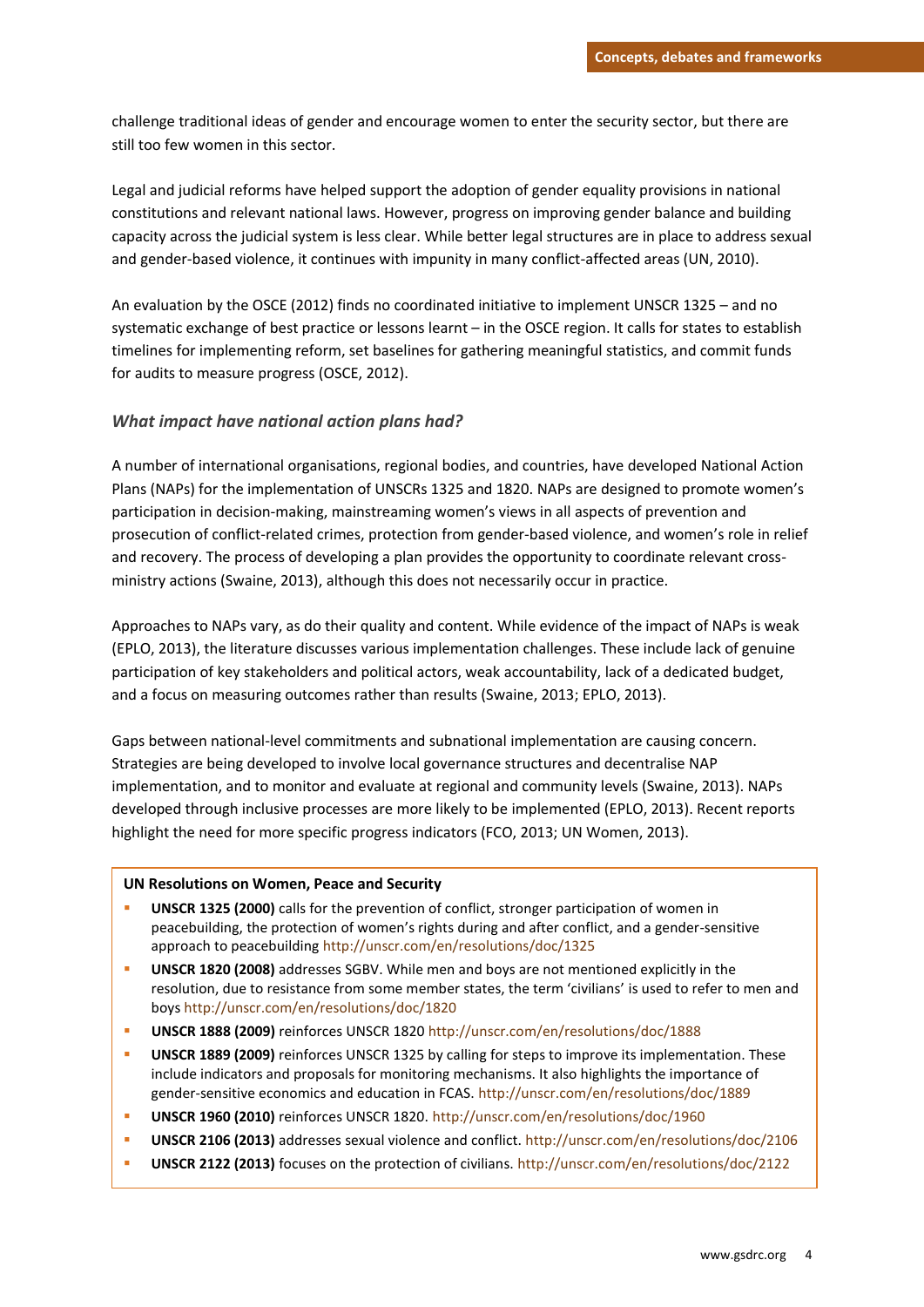| <b>Framework</b>                                                                                                                      | <b>Resolution and key provisions</b>                                                                                                                                                                                                                              | <b>Further information</b>                                                                                                                                                                                                         |
|---------------------------------------------------------------------------------------------------------------------------------------|-------------------------------------------------------------------------------------------------------------------------------------------------------------------------------------------------------------------------------------------------------------------|------------------------------------------------------------------------------------------------------------------------------------------------------------------------------------------------------------------------------------|
| <b>Beijing Declaration</b><br>and Platform for<br><b>Action (1995)</b>                                                                | At the 1995 4th World Conference<br>on Women in Beijing, states<br>committed themselves to<br>establishing mechanisms to<br>promote women's rights -<br>including national action plans,<br>gender strategies and legal<br>frameworks.                            | http://www.un.org/en/events/pastevents/pdfs/B<br>eijing_Declaration_and_Platform_for_Action.pdf                                                                                                                                    |
| <b>Convention on the</b><br><b>Elimination of all</b><br>forms of<br><b>Discrimination</b><br>against Women<br>(CEDAW)                | Adopted in 1979, defines what<br>constitutes discrimination against<br>women and outlines agenda for<br>national action to end<br>discrimination.                                                                                                                 | http://www.un.org/womenwatch/daw/cedaw/<br>http://www.ohchr.org/Documents/HRBodies/CE<br>DAW/GComments/CEDAW.C.CG.30.pdf                                                                                                           |
| <b>UN Women, Peace</b><br>and Security Agenda                                                                                         | The UN Security Council (UNSC)<br>has passed seven resolutions<br>under the Women, Peace and<br>Security agenda (see box above).                                                                                                                                  | http://www.un.org/en/peacekeeping/issues/wo<br>men/wps.shtml                                                                                                                                                                       |
| <b>EU Comprehensive</b><br>Approach for the<br>Implementation of<br><b>UN Security Council</b><br><b>Resolutions 1325</b><br>and 1820 | UNSCR 1325 is a guiding principle<br>for European Security and Defence<br>Policy operations, and the EU has<br>also developed a gender<br>mainstreaming framework.                                                                                                | http://eeas.europa.eu/csdp/documents/pdf/new<br>s144_en.pdf<br>http://eeas.europa.eu/special-features/working-<br>with-women/docs/01-eu-comprehensive-<br>approach-1325_en.pdf                                                     |
| <b>NATO action plan</b>                                                                                                               | The action plan to mainstream<br>UNSCR 1325 was endorsed in<br>2010. NATO is incorporating a<br>gender perspective in crisis<br>management, operational planning<br>and exercise planning from the<br>higher political and strategic level<br>to the field-level. | http://www.nato.int/cps/en/natolive/topics_910<br>91.htm                                                                                                                                                                           |
| <b>OSCE action plan for</b><br>the promotion of<br>gender equality<br>(GAP)                                                           | Dates back to 2004 and focuses on<br>six priority areas: equal<br>opportunities; violence against<br>women; legal frameworks; conflict<br>prevention; national mechanisms;<br>and political participation.                                                        | http://www.osce.org/pc/14713?download=true<br>http://www.osce.org/mc/17450?download=true<br>http://www.osce.org/mc/17451?download=true<br>http://www.osce.org/mc/40710?download=true<br>http://www.osce.org/mc/86085?download=true |

## **Table 1. International policy frameworks**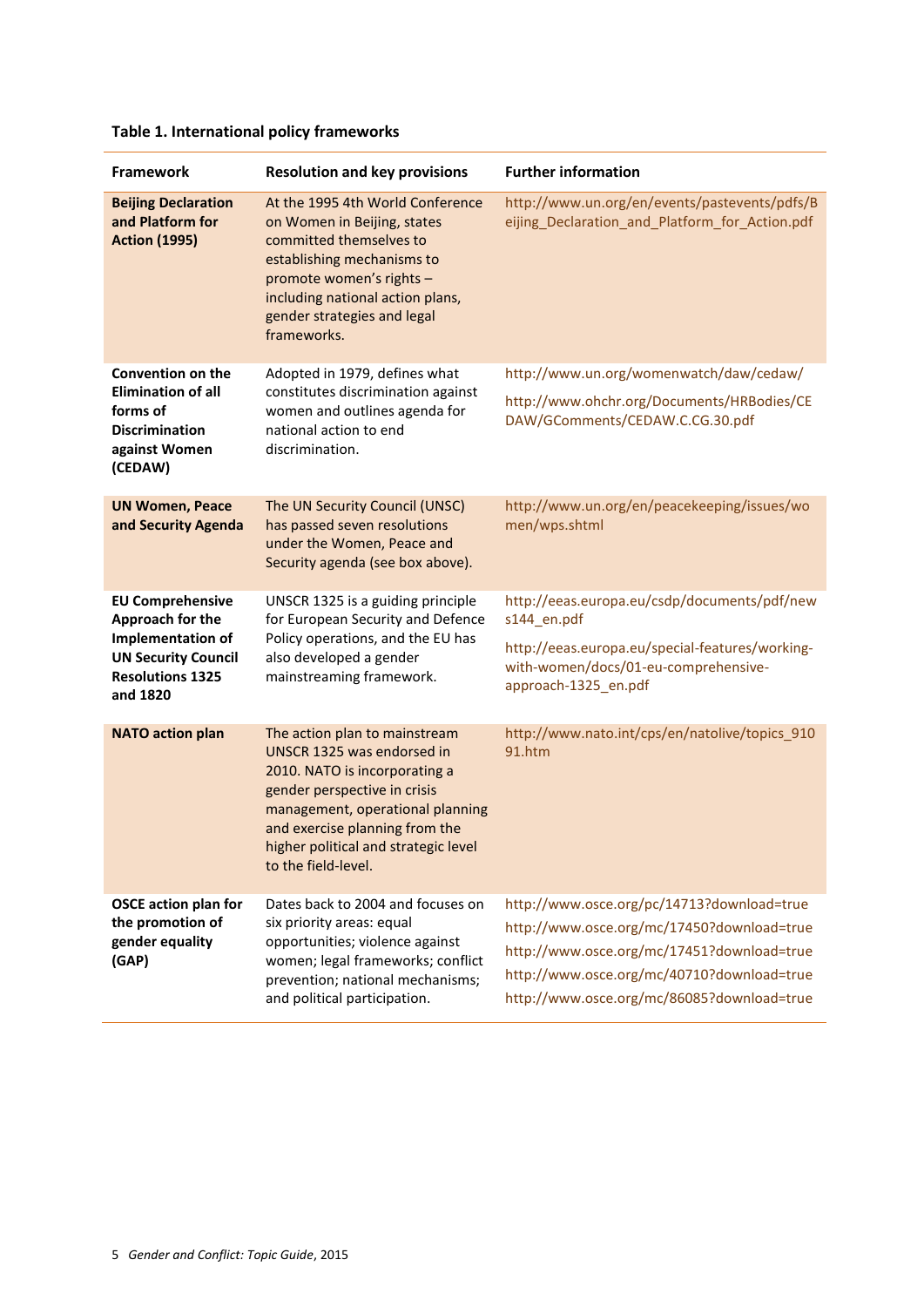## <span id="page-8-0"></span>**1.3 Gender, violence and peace in the post-2015 agenda**

Conflict and violence have been important factors obstructing progress on the MDGs (World Bank, 2011). It has been argued that the post-2015 framework o[f Sustainable Development Goals](https://sustainabledevelopment.un.org/sdgsproposal) (SDGs) must address the most common drivers of conflict and violence (Saferworld & Conciliation Resources, 2014).

Several international organisations, including DFID and the OECD, called for a stand-alone goal on gender equality and women's empowerment to be included in the SDGs (Saferworld & Conciliation Resources, 2014; OECD, 2013b; UN, 2013). This was included as 'Goal 5: Achieve gender equality and empower all women and girls'. Its proposed targets include ending all forms of discrimination and violence against all women and girls. The SDGs also include 'Goal 16: Promote peaceful and inclusive societies for sustainable development, provide access to justice for all and build effective, accountable and inclusive institutions at all levels'. This goal's proposed targets include 'significantly reduce all forms of violence'.

A stronger focus on gender equality could provide an impetus to improve the availability and quality of gender equality data and statistical capacity building, resulting in better tracking of progress. Calls to integrate gender-specific targets and indicators in the other SDG goals include separate monitoring for men and women, or boys and girls, where appropriate (OECD, 2013b).

## <span id="page-8-1"></span>**1.4 Current debates and trends in gender and conflict**

There is some debate about whether international policy frameworks on gender and conflict reinforce stereotypes of the roles of men and women. Some experts argue that certain laws generalise women as victims and focus excessively on the protection of women (Barrow, 2010) (see section 1.2). There is also a critique that the Women, Peace and Security (WPS) agenda's focus on engaging with and supporting women, more generally, undermines the adoption of a gender-relational approach (that defines masculinities and femininities in relation to one another, and acknowledges men as gendered subjects) (Myrttinen, Naujoks & El-Bushra, 2014; Sudhakar & Kuehnast, 2011). Others argue instead that exclusive attention to women is necessary to counter the male point of view that traditionally dominates conflict and security discourse (Myrttinen et al., 2014) (see section 3.2).

International gender commitments may also clash with pragmatic, power based approaches. Some argue that the focus on elites at the outset in political settlement processes undermines UNSCR 1325, which calls for women's equal and full participation at all stages of the promotion and maintenance of peace and security (Castillejo, 2011 ) (see section 3.3). This provision can also be undermined by the view that other forms of identity, such as ethnicity, are more important fault lines for conflict. There is debate about whether it is better to wait for specific points in the conflict and peace cycle that will serve as more effective entry points for women's issues (Aker & Noma, 2012), or whether it is essential for women to be included in peace processes and for gender equality goals to be considered from the outset (Domingo, Holmes, Rocha Menocal, & Jones, 2013) (see section 3.3).

Debate around gender-sensitive conflict analysis often centres on the need to consider men alongside women rather than equating 'gender' with 'women'. It is argued that a gender relational approach enables more comprehensive and robust gender and conflict analysis. It can also enable exploration of how gender intersects with other identities, which could improve identification and targeting of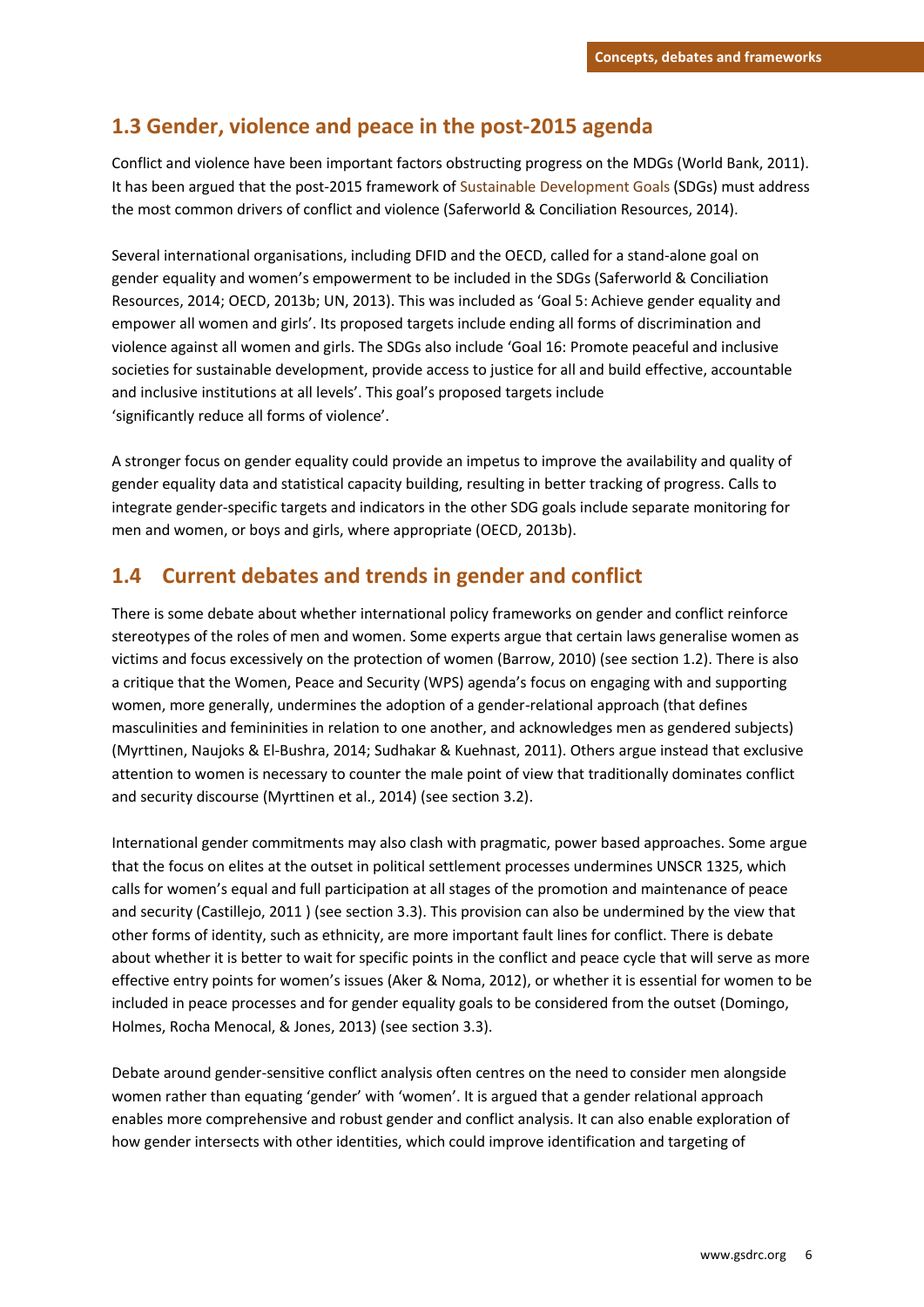vulnerable groups (rather than focusing automatically on women and children as a generic whole) (Myrttinen et al., 2014; Sudhakar & Kuehnast, 2011; El Bushra & Sahl, 2005) (see section 3.2).

The relationship between conflict and gender is widely discussed. There are assertions that while women and girls are more likely to be victims of sexual and gender-based violence (SGBV), SGBV against men and boys and against sexual and gender minorities is also prevalent and should be acknowledged and addressed (Sivakumaran, 2010). The relative neglect of SGBV against men and boys is often attributed to stereotypes of women and girls as victims and men and boys as perpetrators (Linos, 2009) (see section 2.2).

There is also growing exploration of the persistence of high levels of SGBV in the aftermath of armed conflict. Some experts argue that this is tied to issues of masculinities and identity: former male combatants feel emasculated, due to disarmament, few economic opportunities and altered gender roles during conflict, and seek to reassert male domination through violence (Schäfer, 2013; Specht, 2013; Sudhakar & Kuehnast, 2011).

Much of the literature emphasises, however, that although gender roles may be altered during conflict, with women taking on increased responsibilities and gaining economic independence, these changes are short-lived and do not translate into lasting economic and political gains (Domingo et al., 2013; Justino Cardona, Mitchell, & Müller, 2012) (see sections 2.2 and 3.3). They advocate for ensuring that women gain power alongside responsibility, and that men's roles are re-envisioned (see section 3.4). An emerging approach to changing social norms and behaviours is involving men and boys as 'change agents' – helping them to understand the causes and consequences of their behaviour to promote change (Myrttinen et el., 2014) (see section 3.3). Addressing issues of masculinity in post-conflict programming has the potential to contribute to changes in individual attitudes and behaviours (Sudhakar & Kuehnast, 2011) (see sections 2.2 and 3.3).

There is a growing debate about the effectiveness of quotas for women's representation in solidifying and advancing political gains for women after conflict. This period provides a unique opportunity for the transformation of political systems. While much of the literature points to the effectiveness of the tool in increasing the percentage of women in parliament, there is another view that quotas alone are not sufficient. They may not translate into greater decision-making powers for women or an increase in gender-sensitive policies. This may be due in part to exclusion of women from informal networks and relationships, which are particularly prevalent in FCAS (Domingo et al, 2013; Anderlini, 2011; Castillejo, 2011) (see section 3.4).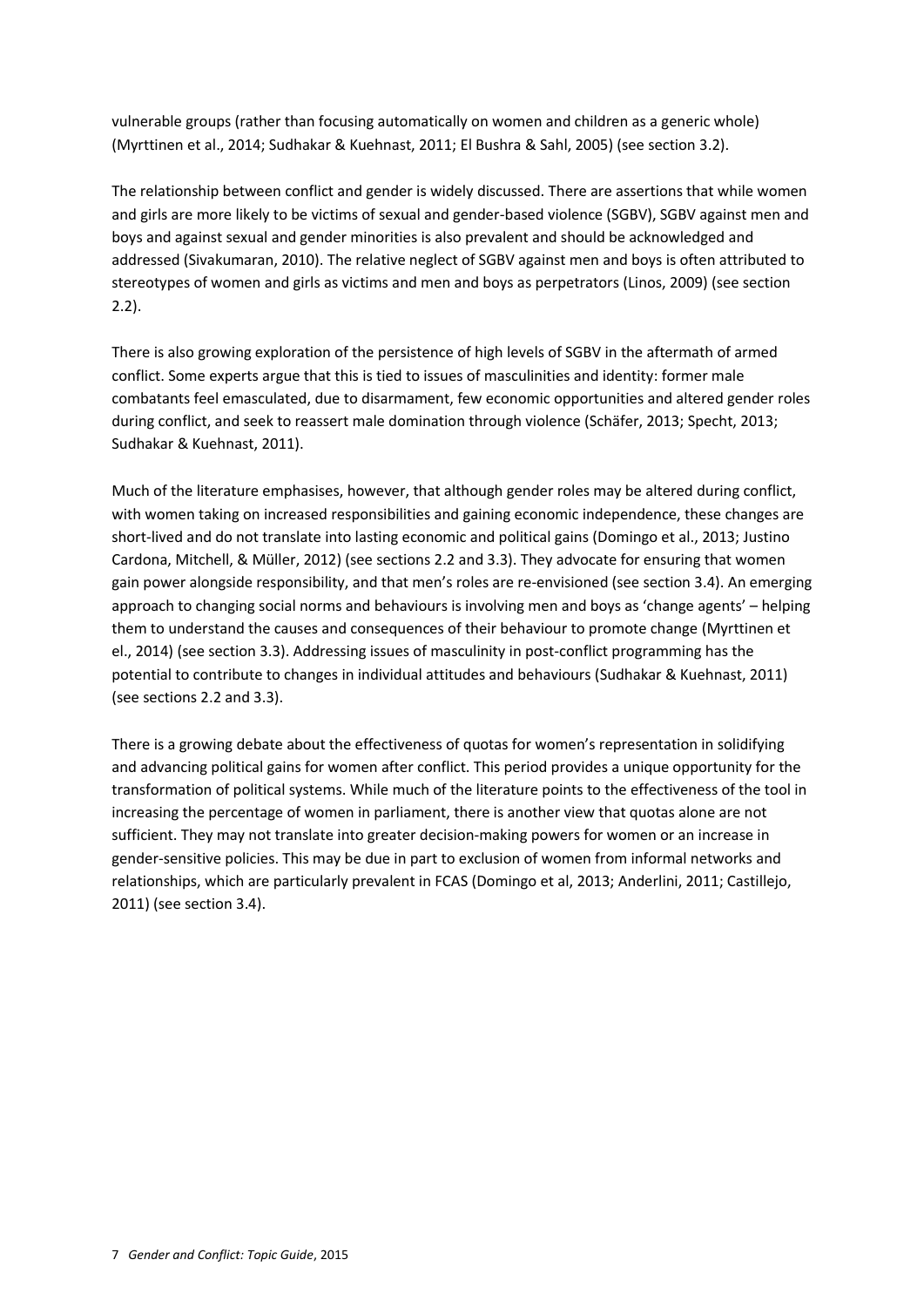## <span id="page-10-0"></span>**2 Relationship between gender and conflict: the evidence**

## <span id="page-10-1"></span>**2.1 Impact of gender on conflict**

#### *Does gender inequality fuel violence?*

Isolated case studies and cross-national statistical analyses have identified correlations between levels of inequality and propensity for conflict or violence, but they cannot prove causality. A recent review concludes that it remains unclear whether or how gender inequality fuels violence (or whether gender inequality is a proxy for something else that may cause conflict) (Saferworld & Conciliation Resources, 2014). Gender inequality may be part of broader structural inequalities and norms of discrimination and violence that contribute to mobilising groups and legitimising violence (Caprioli 2005). Isolated studies provide some evidence of the following:

- **Qualitative, cross-country research suggests that patriarchal gender relations intersect with** economic and ethno-national power relations, fuelling a tendency toward armed conflict (Cockburn, 2010). Quantitative analysis, comparing data on micro-level gender violence and macro-level state peacefulness, indicates a correlation between higher levels of domestic violence and a greater chance of violent conflict. While it has not been possible to establish a causal link, findings emphasise the importance of the responsibility to prevent violence against women (Hudson, Ballif-Spanvill, Caprioli, & Emmett, 2012). Statistical datasets also suggest that higher levels of gender inequality in a country correlate with increased likelihood of intra- and inter-state conflict (Melander, 2005), although this is contested by some.
- Qualitative, cross-country case studies have also concluded that gender identities (ideal characteristics of men and women) can contribute to the motivations that lead to war and perpetuate violence (El-Bushra & Sahl, 2005). Qualitative studies in Colombia and Guatemala (and interviews with female combatants in Sri Lanka and Nepal) find that domestic and communal violence perpetrated against young women compelled them to flee and join gangs or insurgencies (Moser, 1997; Winton, 2005, cited in Anderlini, 2011).
- Caprioli's studies (2003; 2005), based on theoretical inquiry and statistical analysis, argue that while extreme and systematic gender inequality is correlated with political violence, higher levels of gender equality (represented in this study as lower fertility rates and a higher percentage of women in the labour force) are associated with lower risks of intra-state conflict. A subsequent study by Melander (2005) finds that while female state leadership has no effect on levels of intra-state armed conflict, the percentage of women in parliament and the ratio of female-tomale higher educational attainment are associated with lower levels of intra-state armed conflict. There is no clear established causal link, however. In general, these studies suggest that improvements in gender equality and women's security could contribute to stability (Anderlini, 2011).

These findings mirror much of the qualitative and empirical work on gendered early warning indicators (see section 3.1)*.* This work claims that increased gender disparity and reduced physical security for women are among the earliest signs of crisis and violence (Anderlini, 2011).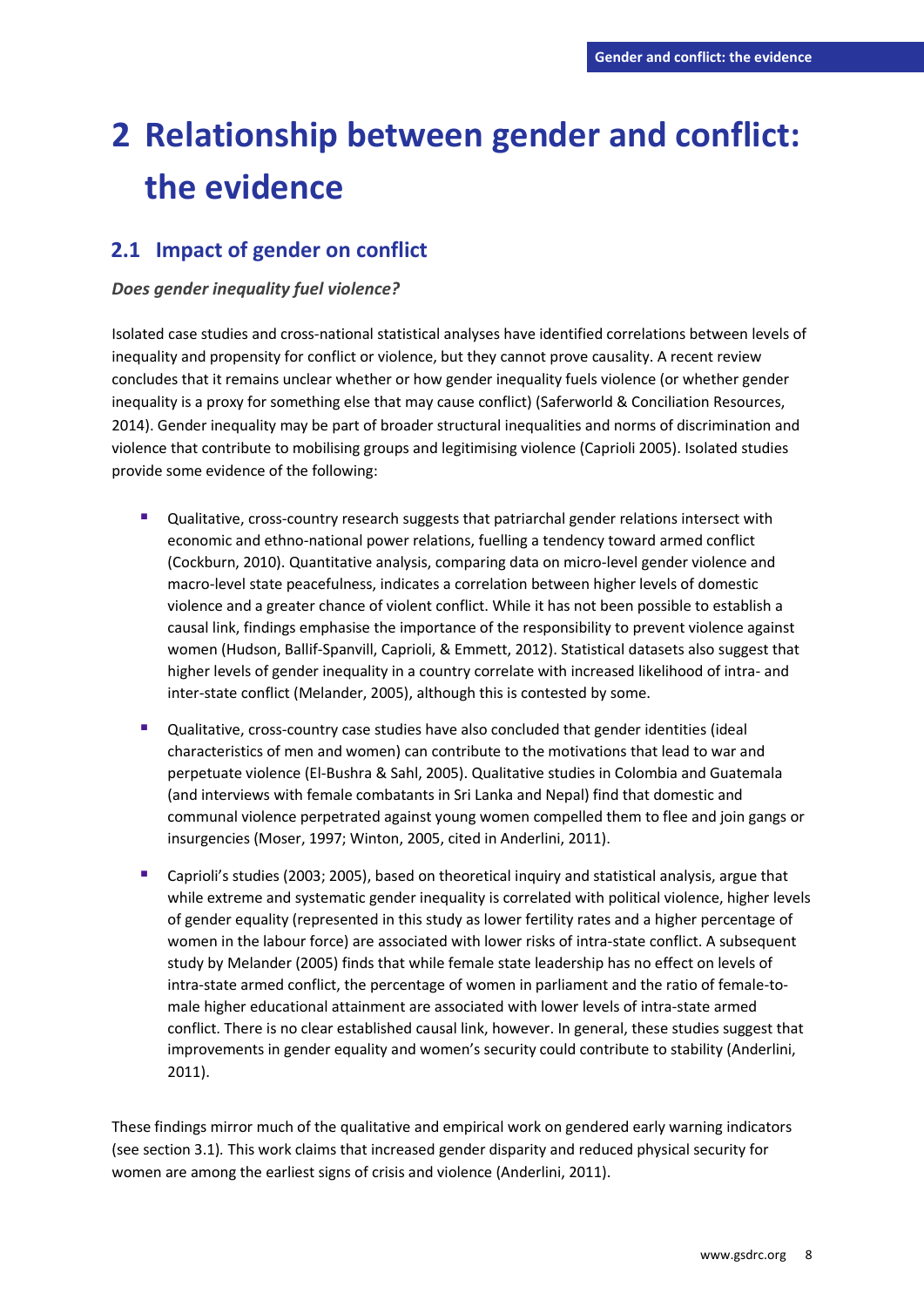For further resources, see the GSDRC's topic guide on [Gender](http://www.gsdrc.org/docs/open/gender.pdf) and report on *[Links between gender-based](http://www.gsdrc.org/docs/open/HDQ1169.pdf)  [violence and outbreaks of violent conflict](http://www.gsdrc.org/docs/open/HDQ1169.pdf)*.

#### *Gender and social exclusion*

Evidence on the intersection between gender, conflict and social exclusion is limited, but rigorous. Most socially excluded groups experience multiple deprivations that reinforce each other (e.g. exclusion from economic and political power). Research shows that while both men and women experience social exclusion, women in many societies suffer disproportionate discrimination, lack of power, and relative poverty, even in economically rich households (Stewart, 2006). Although social exclusion does not necessarily result in violent conflict, economically and politically deprived individuals – particularly among young men – may consider violence a means to gain respect, status, and material advantage. They may, for example, gain financially from employment in rebel armies (Stewart, 2006).

### *Gender and youth unemployment*

The intersection of gender, conflict and unemployment is also under-researched. One recent isolated study from Nigeria illustrates how youth unemployment increases young people's vulnerability to mobilisation by rebel groups or gangs. The study's evaluation of youth employment and empowerment interventions finds that lack of gender analysis and responsiveness as well as a lack of conflict sensitivity reduced these programmes' quality and impact. Moreover, the politicisation of such programmes can actually contribute to conflict (Banfield, 2014).

## <span id="page-11-0"></span>**2.2 Impact of conflict on gender**

A range of factors, including ethnicity, age, and occupational group, may affect how people experience conflict more than differences between men and women. Nevertheless, there is consistent evidence that women, men, girls and boys experience conflict differently, and that conflict has differential impacts on men and women.

### *Gender-based violence (GBV) and violence against women and girls (VAWG)*

Gender-based violence (GBV) is violence targeted at individuals or groups on the basis of their gender. Violence against Women and Girls (VAWG) is directed specifically at females. While VAWG is considered to be a useful proxy indicator of rising tensions and incipient conflict (see section 3.1), ensuing violence and armed conflict themselves can exacerbate gender-based violence. Isolated case studies have documented how women experience multiple types of violence as a result of war. Qualitative interviews with young women who returned from abduction into the Lord's Resistance Army in northern Uganda, many of whom were forcibly given as 'wives' to commanders, indicate links between different forms of violence and discrimination. These women experienced physical and sexual violence in an armed group, verbal and physical abuse from extended family members, and from intimate partners (Annana & Brierb, 2010).

It has been increasingly emphasised that sexual violence cannot be seen merely as an inevitable 'byproduct' of war and insecurity, but deserves specific attention as a strategy of war and as a form of insecurity. In addition, Wood (2009, cited in Sudhakar & Kuehnast, 2011) finds that whether sexual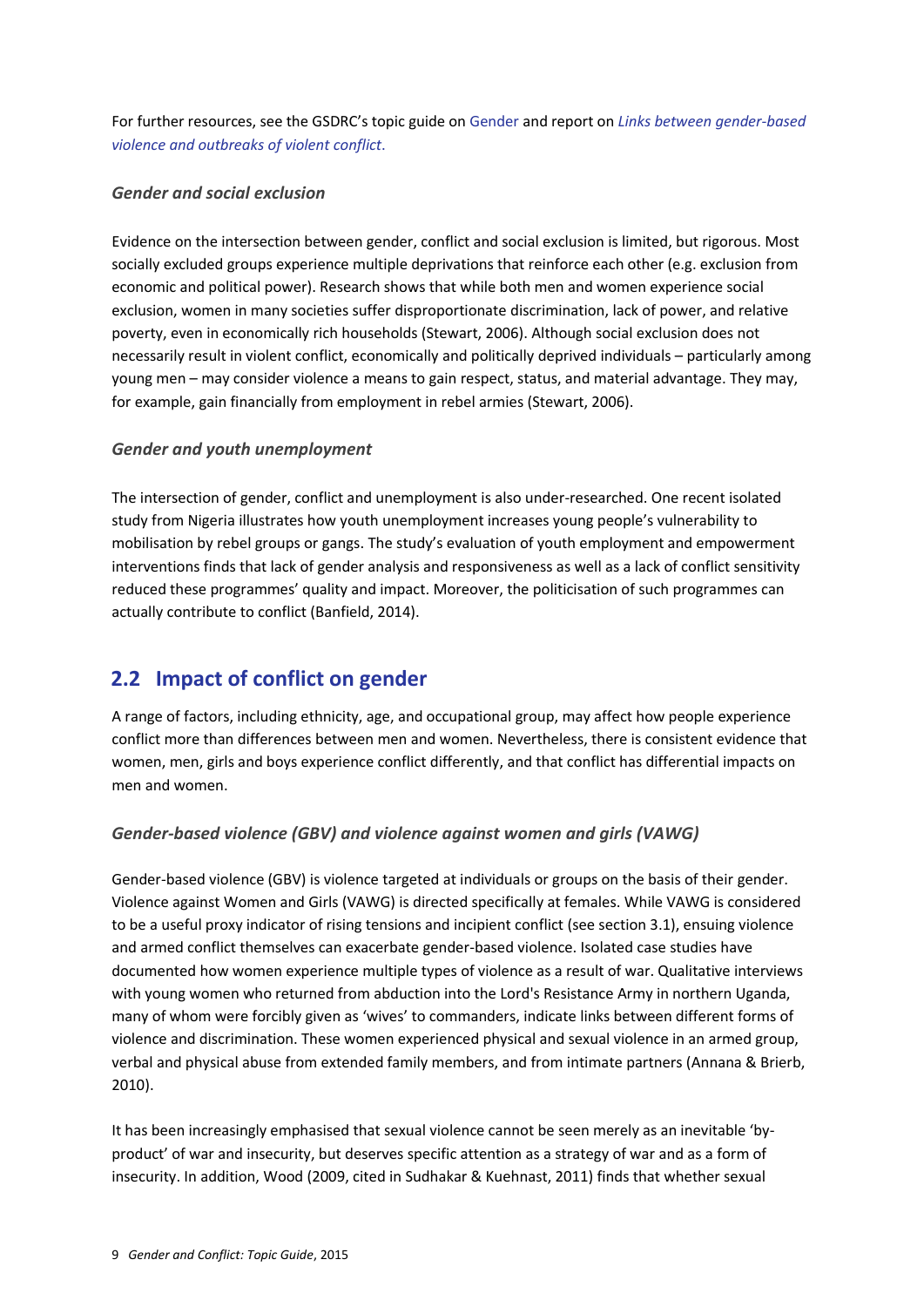violence occurs during conflict depends partly on the dynamics of armed groups (their policies and strength of command structure), which may either tolerate sexual violence or forbid and punish such acts.

Evidence also suggests that while women and girls are more likely to be victims of sexual and genderbased violence (SGBV), **SGBV against men and boys** is also widespread during conflict (Sivakumaran, 2010). A review of UN responses to sexual violence against men and boys finds that while there have been positive developments – in understanding the problem, measures of prevention and protection, and consequences for accused perpetrators – much more remains to be done (Sivakumaran, 2010).

Stereotypes surrounding masculinity and a culturally permissive approach towards violence against men may lead to under-reporting and reduced health-seeking behaviour (Linos, 2009). A study of the experience of civilian males during the war in Bosnia and Herzegovina finds an extra level of stigma associated with violence against men when heterosexual men are sexually violated (Linos, 2009). **Sexual and gender minorities**, i.e. lesbian, gay, bisexual, transgender and intersex persons (LGBTI) may also be targeted, yet this has received minimal attention. During and after conflict, armed groups may engage in policing conservative, heterosexual gender norms, violently targeting LGBTI communities. LGBTI persons are also vulnerable to sexual violence and abuse by security forces, informal violent groups and individuals, particularly in barracks, police stations, prisons and detention centres, refugee and IDP camps, and at border facilities (Myrttinen et al., 2014).

Anderlini (2011) finds that the **long-term impact of SGBV** committed in conflict is rarely addressed. Such impacts include undermining reconciliation efforts and rehabilitation (particularly of victims), fuelling retributive violence, and higher rates of sexual disease, including HIV/AIDS, among rape victims. In Rwanda, for example, HIV prevalence in rural areas rose from 1 percent prior to the genocide in 1994 to 11 percent in 1997 (UNAIDS, WHO, cited in Anderlini, 2011, p. 11). A study based on female and male combatants who experienced sexual violence in Liberia found that they had worse mental health outcomes than non-combatants and former combatants who had not suffered from SGBV (Johnson et al., 2008, cited in Buvinic, Das Gupta, Casabonne, & Verwimp, 2013)*.* It is important to track these longer term impacts in order to assess the full consequences of violent conflict and to design appropriate interventions (Johnson et al., 2008, cited in Buvinic et al., 2013): more data and research are needed.

Much of the literature emphasises that the end of armed conflict may not necessarily end SGBV. People's experiences of violence may lead them to view violence as normal (Harders, 2011). Rather than representing an isolated event, such violence can more appropriately be seen as a point along a continuum (Sudhakar & Kuehnast, 2011). Many post-conflict societies experience high levels of sexual and domestic violence (Schäfer, 2013). This is closely tied to the issue of **masculinities and identity**. Male ex-combatants who return, traumatised, to few economic opportunities and to changed gender roles (stemming from the conflict) may see SGBV as a way to re-establish male domination (Schäfer, 2013; Sudhakar & Kuehnast, 2011; see also section 3.4).

Reducing gender-based violence in post-conflict situations requires action to: increase educational and economic opportunities and the accountability of the criminal justice system, minimise substance abuse, and improve the coping mechanisms of families and individuals exposed to extreme violence (Annana & Brierb, 2010). Women and girls are not the sole targets of such violence; there are also reports of assaults on other men and armed robbery (Schäfer, 2013). These issues are exacerbated by the lack of outlets for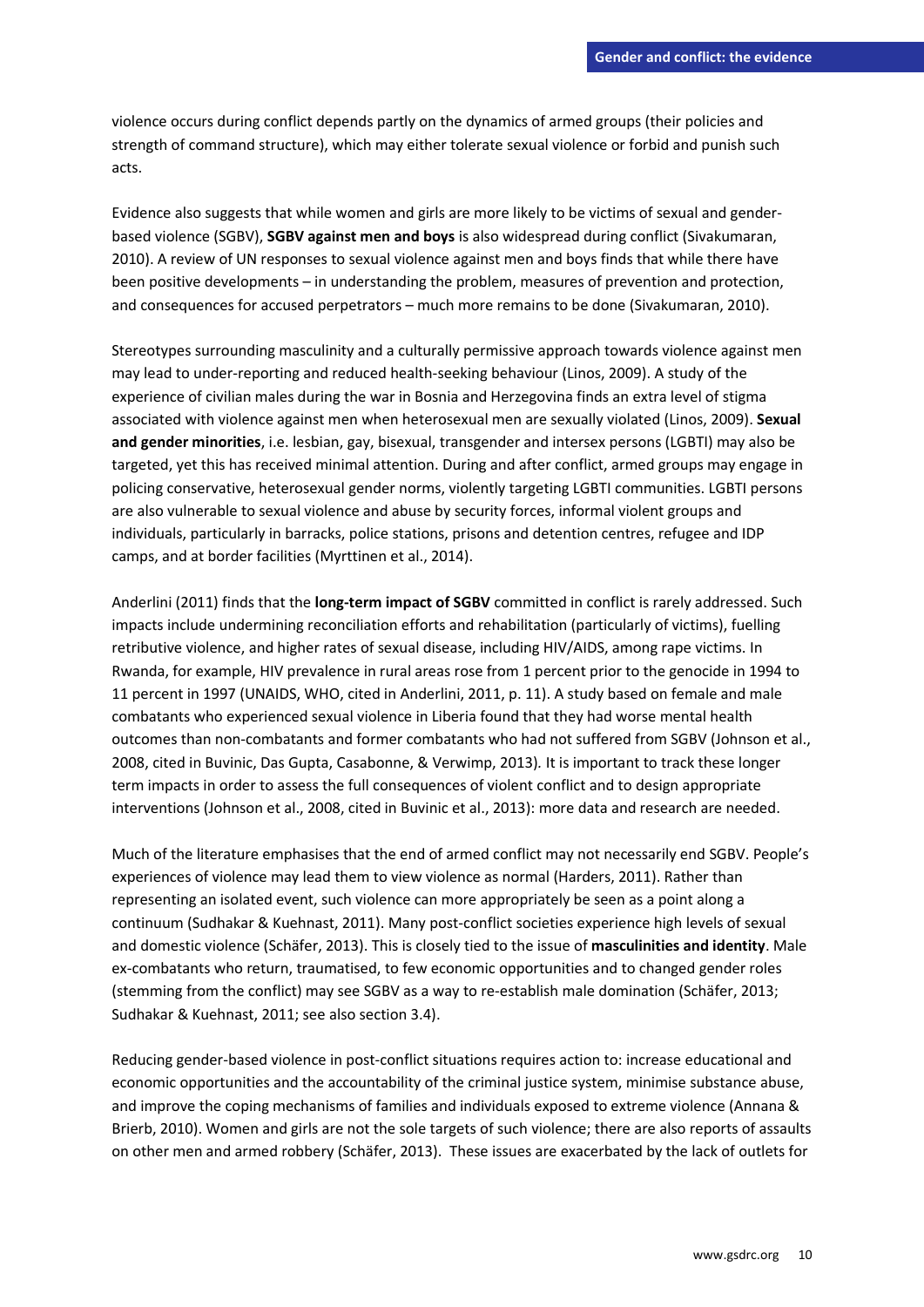men to openly express their social, emotional and psychological needs – and for them to be addressed (Myrttinen et al., 2014).

For further resources, see the sections on [gender-based violence](http://www.gsdrc.org/go/topic-guides/gender/gender-based-violence) an[d gender and fragile and conflict](http://www.gsdrc.org/index.cfm?objectid=C7CEA81C-14C2-620A-27133326C69E7F5D#conflict)[affected states](http://www.gsdrc.org/index.cfm?objectid=C7CEA81C-14C2-620A-27133326C69E7F5D#conflict) in the GSDRC's Gender topic guide, the section o[n women in conflict-affected areas](http://www.gsdrc.org/index.cfm?objectid=3134FC0D-14C2-620A-2746CF280F3B271E#impact) in the GSDRC's Conflict topic guide, as well as the [Violence against women and girls helpdesk](http://www.sddirect.org.uk/uploads/pdfs/VAWG-Folder.pdf) an[d Virtual](http://www.endvawnow.org/)  [Knowledge Centre to End Violence against Women and Girls.](http://www.endvawnow.org/) See also the sub-section on social norms in section 3.4 of this topic guide and the GSDRC report, *[Links between women's empowerment \(or lack of\)](http://www.gsdrc.org/go/display&type=Helpdesk&id=1170)  and outbreaks of violent conflict*.

### *Gendered health impacts*

The health impacts of conflict can be direct (battle-related deaths) or indirect (e.g. increased risk of disease transmission) (Murray et al., 2002). A recent secondary review concluded men have a higher risk of death during conflict, whereas women and children constitute a majority of refugees and the displaced (Buvinic et al., 2013). Isolated quantitative studies provide contradictory evidence of the effects of conflict and fragility on the life expectancy ratio of men and women. One study found that conflict reduces women's life expectancy disproportionately to men's, because women are more affected by the indirect effects of economic change (e.g. increases in food prices), displacement and sexual violence – and consequently the risk of HIV/AIDS (Buvinic et al., 2013; Plümper & Neumayer, 2005). Another, more recent statistical analysis found conflict does *not* have a significant impact on gender parity in life expectancy; rather internal conflicts seem to harm males and females equally (Gates, Hegre, Nygård, & Strand, 2010). There is evidence that conflict affects maternal mortality: in 2008, the eight countries with the highest maternal mortality rates were either experiencing or emerging from conflict (Saferworld & Conciliation Resources, 2014). In addition, a meta-analysis on sex differences in trauma and posttraumatic stress disorder finds that females are at greater risk than men of experiencing these conditions after traumatic events (Tolin & Foa 2006, cited in Buvinic et al., 2013).

### *Gendered economic impacts*

It is widely posited that conflict alters women's economic role in the household and broader society. While rigorous evidence is limited, recent comparative, cross-country case studies (Bosnia and Herzegovina, Colombia, Kosovo, Nepal, Tajikistan and Timor-Leste) illustrate that armed conflict can increase women's economic activity, primarily through participation in labour markets. In some cases, this is associated with increases in overall household and community welfare (Justino et al., 2012). In general, however, female employment often involves low-paid, low-skilled jobs, self-employment in the informal sector, or unpaid family labour (Justino et al., 2012). The effects of conflict on women's economic activity differ by age and life status. Statistical data from Rwanda document how conflict economically empowered widows, probably driven by necessity. In contrast, married women continued to conform to traditional notions of women's role, engaging in domestic tasks and subsistence farming (Schindler, 2011). In general, the economic opportunities open to women are shaped mostly by culture and tradition, education, and access to land and resources (O'Connell, 2011).

There is some country-specific evidence (Colombia, East Timor and more weakly, Nepal) that supports the argument that women's greater economic participation contributes to their empowerment within households (measured by the share of women's contribution to household income) (Justino et al, 2012). Based on case studies, (Sudan, Uganda, Angola, Mali, and Somalia), El Bushra and Sahl (2005) find that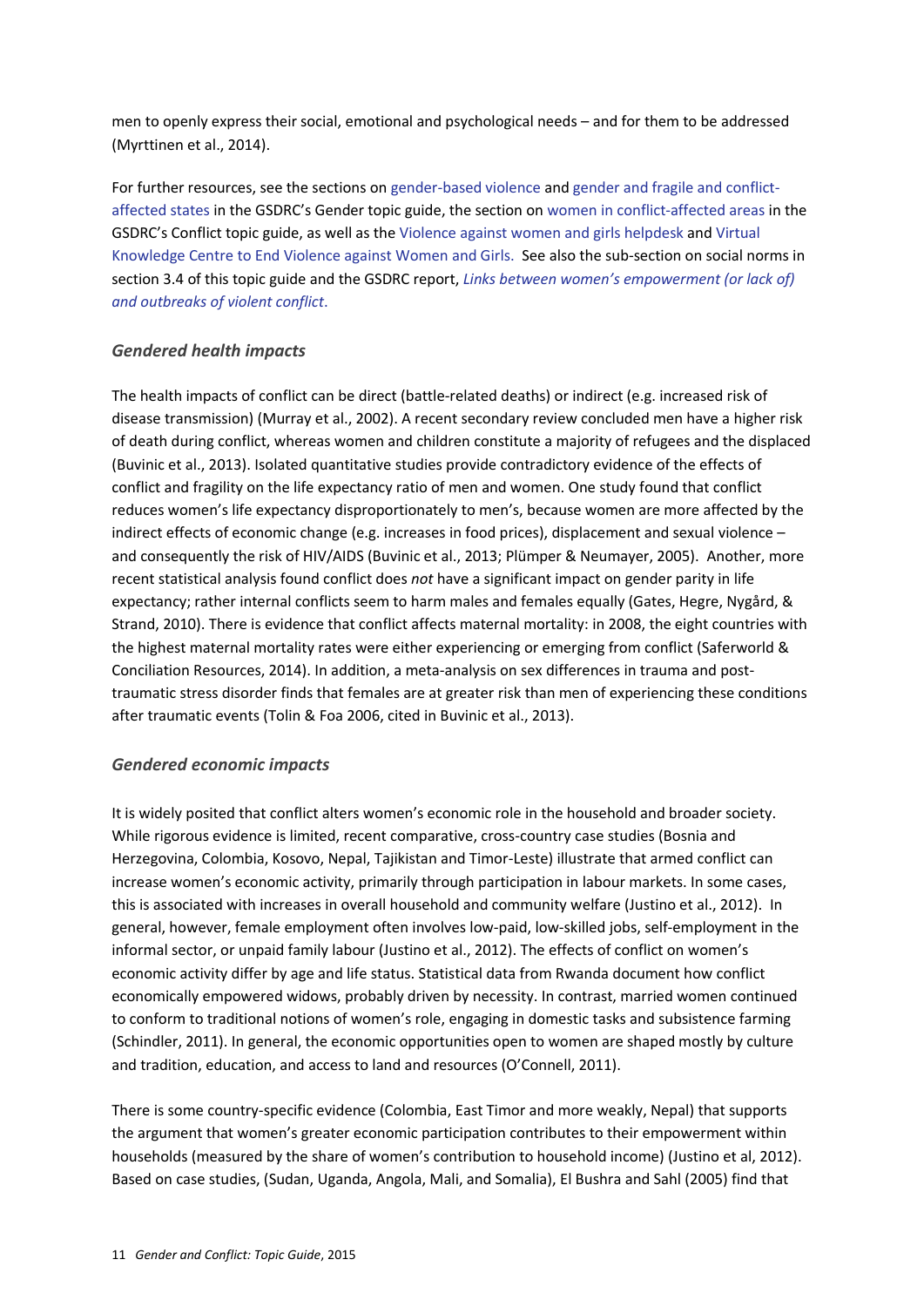women in some instances gain decision-making power within the family once they become the main breadwinner. In general, however, they find that while the practices of social institutions may change in conflict contexts, it is usually to a limited degree.

Overall, there is insufficient longitudinal research to ascertain whether temporary adjustments to gender roles through periods of conflict have had lasting impacts. Justino et al. (2012) argue that social, economic and political gains that women may have achieved during the conflict tend to disappear in the post-conflict period. Although there is little empirical evidence on the economic status of war widows, existing evidence suggests that these female-headed households are more vulnerable and have a higher incidence of poverty than male-headed households (Myrttinen et al., 2014; Buvinic et al., 2013). Such vulnerability to poverty can persist across generations. It is thus important to target widows and their families with assistance in order to halt this inter-generational transmission (Buvinic et al, 2013). To date, there has also been little or no research conducted on the reintegration of same-sex couples (whether excombatants, IDPs, refugees or abductees) after armed conflict (Myrttinen et al., 2014).

#### *Gendered impacts on political and civic activity*

Conflict can create opportunities for women to play an increased role in political decision-making (Domingo et al, 2013). Hughes (2009) finds that longer, larger scale wars that contest the political system and/or change the composition of government have produced the best outcomes for women to gain parliamentary representation. A third of the countries that have 30 per cent or more women in parliament experienced recent conflict, fragility or a transition to democracy (UN Security Council, 2012, p. 10). Evidence from Rwanda, Mozambique, Uganda, and Tajikistan suggests that structural and cultural mechanisms combined with political openings have resulted in post-conflict gains in women's parliamentary representation (Hughes, 2009). In addition, more women in Africa have tended to run for presidential office in FCAS (DRC, Liberia, Rwanda and Sierra Leone) than in countries that have not recently experienced conflict (Tripp, 2012, cited in Domingo et al, 2013).

Similar to the case of gendered economic impacts, however, women in most (but not all) post-conflict contexts have been unable to formalise and translate political gains made during conflict into postconflict political representation (Hughes, 2009). Although there are examples of women having taken political roles at community and national levels (Sudan, Uganda), the evidence is inconsistent. In many other examples women have not made inroads into power structures at the community level (El Bushra & Sahl, 2005) or at higher political levels.

Violence against 'political' women is common in FCAS, and is a key factor deterring women from participating in public life (True, 2013). In El Salvador, for example, reasons given for women's lower engagement in civic issues and politics than men included increased public insecurity (NDI Survey, cited in Anderlini, 2011, p. 38). Women human rights defenders may be vulnerable to abuse and exploitation as a result of the presence of international actors and peacekeeping troops (APWLD, 2007). Extremists can also gain power in conflict situations and violate human rights where traditional, religious and customary norms are rigidly imposed (APWLD, 2007). In post-conflict situations, the dangers facing women human rights defenders can increase during periods of impunity when the rule of law is interrupted (APWLD, 2007).

For further discussion, see sub-section on 'Enhancing women's political and civic participation' in s.3.4 on Addressing gender equality.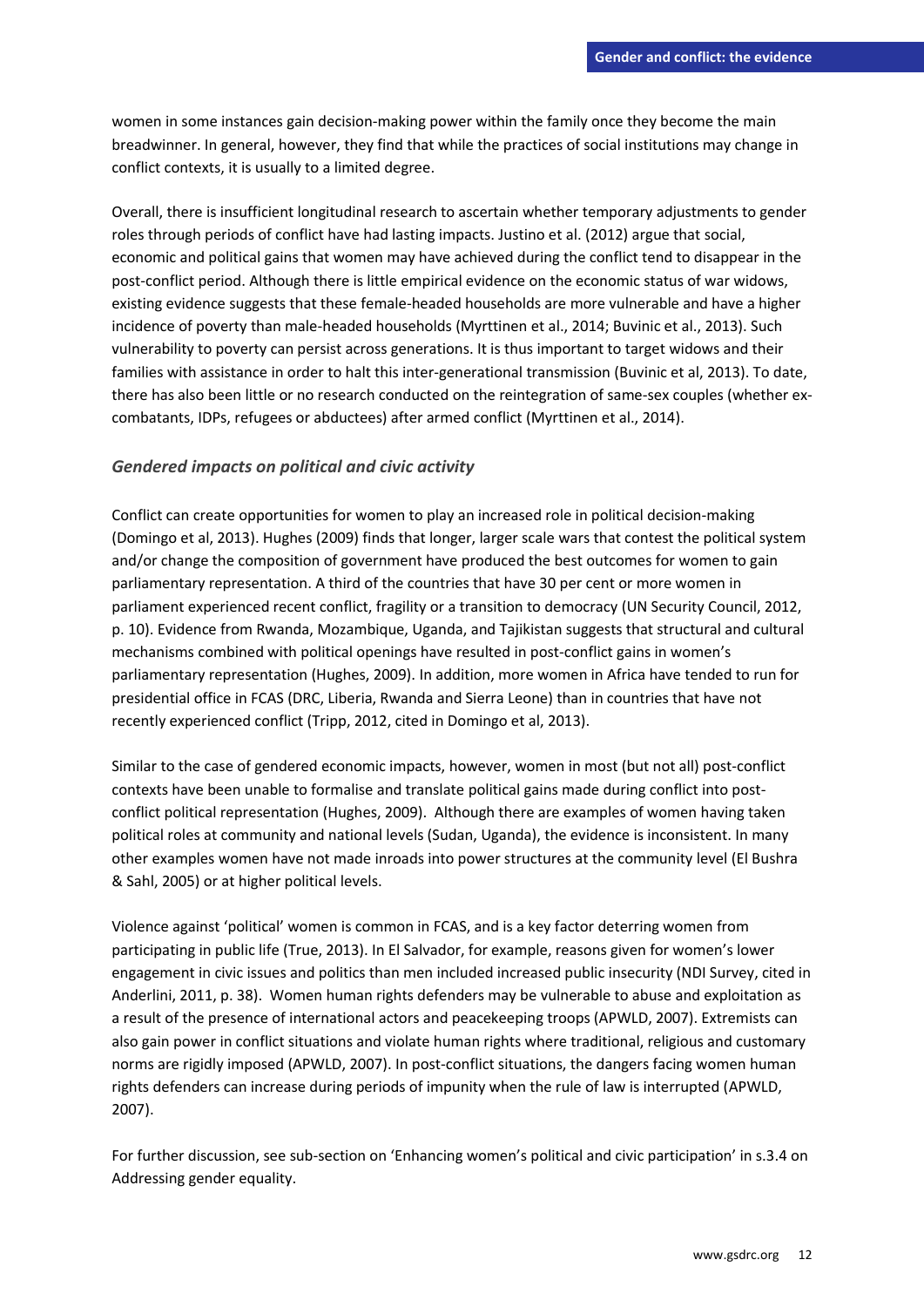## <span id="page-15-0"></span>**3 Approaches, tools and interventions: building gender sensitivity in FCAS**

## <span id="page-15-1"></span>**3.1 Conflict prevention**

### *Gender-sensitive early warning*

Incorporating gender into early warning – analysing the differences in men and women's perceptions of security – can help create a fuller picture of conflict risks. Higher levels of gender equality and women's physical security are increasingly considered to be important indicators of general stability. Deterioration in women's security and increases in gender disparity can be among the earliest signs of crisis and violence (Anderlini, 2011)**.** Nevertheless, most early warning and early response systems remain gender blind (Zdunnek 2010). This could lead to responses that are inadvertently harmful to women or detrimental to gender relations (UN Women, 2012b). A review of 30 early warning and assessment frameworks found that only 11 indicators out of 832 made any reference to gender or women (UN Women, 2012b). Some gender-sensitive conflict early warning indicators do exist, but are rarely used at the community-level (Zdunnek, 2010).

Obstacles to incorporating gender into early warning include scepticism about the pay-offs, and practical challenges of implementation (UN Women, 2012b). Non-specialists in gender often lack understanding of the issues, and data from women, especially on gender-based violence, can be particularly sensitive to collect (UN Women, 2012b).

### *Gender-sensitive conflict monitoring*

Gender-sensitive conflict monitoring systems use information about women and men, and gender relations, to understand conflict dynamics, identify actors and processes that would prevent conflict, and build peace in a gender-sensitive way. A pilot in the Solomon Islands indicated that women and men attached different risk ratings to certain indicators of conflict (Goetz & Treiber, 2006). The pilot's success relied on positive engagement from the national authorities, so that participants were not exposed to any danger by participating, and so their participation resulted in real change at the policy level.

The sensitivities around gathering information on women, peace, and security issues create gaps in data that impede monitoring and evaluation (GNWP, 2013). Some multilateral organisations have recently developed sets of indicators. For example, the UN agreed in 2011 on the UN Strategic Results Framework [on Women, Peace and Se](http://www.un.org/womenwatch/ianwge/taskforces/wps/Strategic_Framework_2011-2020.pdf)curity, which includes 26 indicators for measuring progress in advancing UNSCR 1325. The Global Network of Women Peacebuilders (GNWP), a programme of the International Civil Society Action Network, has developed a set of locally acceptable and applicable indicators that enable civil society organisations to measure the degree to which UNSCR 1325 is being implemented across different countries (see GNWP, 2013).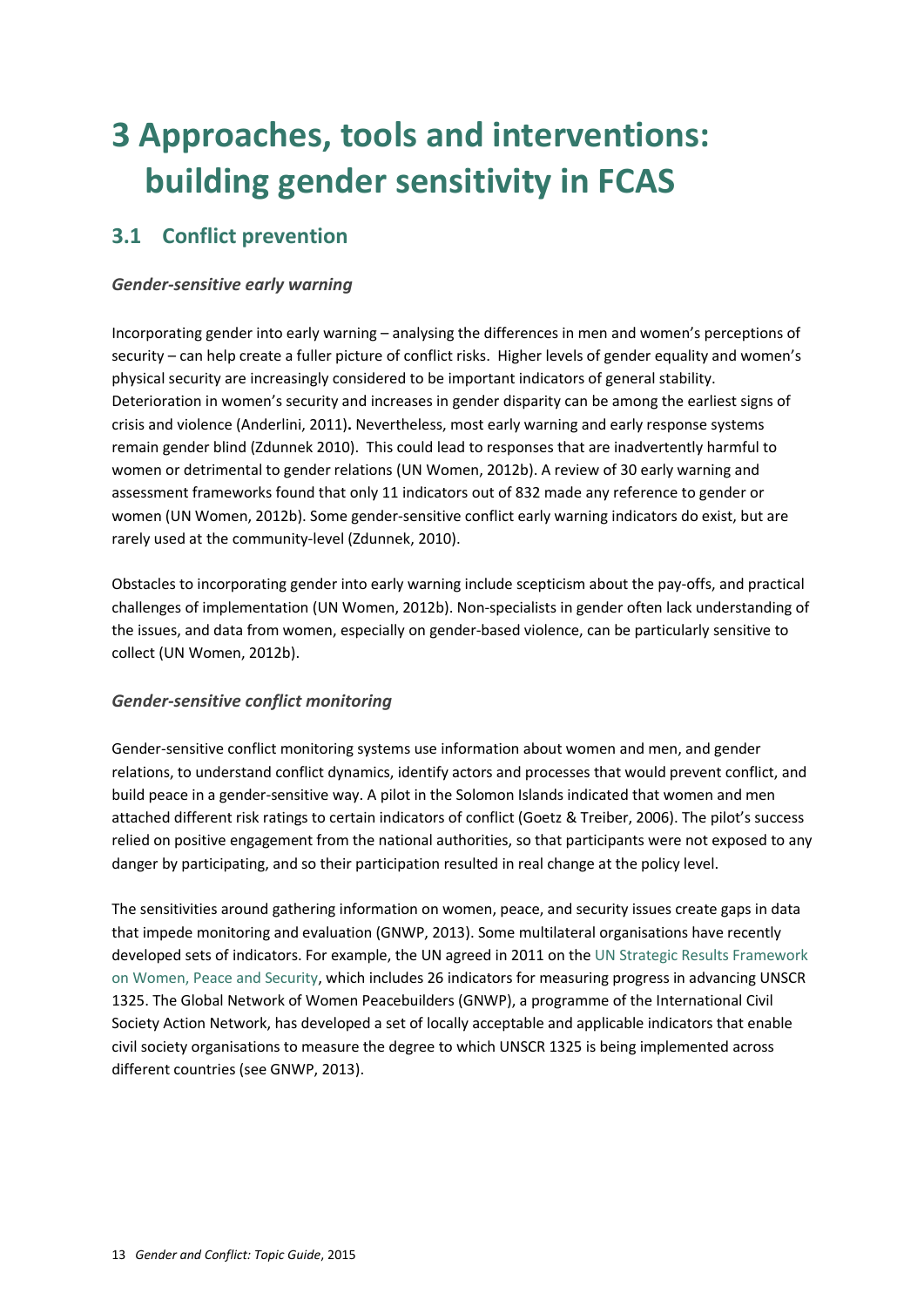## <span id="page-16-0"></span>**3.2 Gender-sensitive conflict analysis**

The inclusion of gender perspectives into conflict analysis can provide a more nuanced and effective understanding of conflict factors, actors and dynamics. Such analysis can highlight the gendered nature of the causes and impact of conflict, providing a deeper understanding of the structural issues that need to be addressed through peacebuilding (Anderlini, 2006). Gender variables are, however, often missing from conflict analysis and conflict assessment frameworks. Many conflict analysis frameworks mention gender issues – for example, the need for women's participation in consultative processes, or for understanding of the role of gender in social exclusion – in only a cursory sense (Anderlini, 2006). Resistance to undertaking gender-sensitive conflict analyses is partly fuelled by the lack of rigorous evidence that gendered approaches make a significant difference to the quality of interventions in FCAS (Anderlini, 2006).

Guidance for carrying out gender-sensitive conflict analysis is not well developed. The term 'gender' is still often used synonymously for 'women', resulting in the failure of gender analysis to acknowledge that gender is relational and that men also possess gender identities (Sudhakar & Kuehnast, 2011). Masculinities and femininities can be defined in relation to one another. For example, women tend to gain economic responsibility in conflict contexts, while men lose it (El Bushra & Sahl, 2005). Acknowledging men as gendered subjects makes it possible to ask men and women similar questions in gender analysis, and to understand what conflict and peace mean to men and to different sorts of men, and what men mean to conflict or peace (Myrttinen et al., 2014).

A gender-relational approach to gender and conflict analysis should include how gender difference intersects with other identities (age, social class, sexuality, disability, ethnic or religious background, marital status or urban/rural setting) in shaping and being shaped by violent conflict – and in providing opportunities for transformative change (Myrttinen et al., 2014; El Bushra & Sahl, 2005). Most power is often held by older men, for example, excluding younger men and women (Harris, 2011). A genderrelational approach could identify and target vulnerable groups more precisely (instead of automatically focusing on women and children generally). Myrttinen et al. (2014) find in their case studies that particular men and sexual and gender minorities also experience vulnerabilities. Men and women are not homogenous groups, but play and experience different roles during conflict. Male victims of sexual violence and men who have witnessed sexual violence against female relatives are rarely considered. In addition, female combatants are often overlooked in disarmament, demobilisation and reintegration (DDR) programming, due to a view of combatants as male (Sudhakar & Kuehnast, 2011).

For further resources, see the section o[n gender and conflict analysis](http://www.gsdrc.org/index.cfm?objectid=C7CEA81C-14C2-620A-27133326C69E7F5D#conflict) in the GSDRC's conflict topic guide.

#### *Gender-sensitive political economy analysis*

Some experts recommend that donors adopt a political economy approach to gender analysis (Castillejo, 2011), as well as integrating gender issues into any conflict, security, and economic analyses. There is growing acknowledgement that gender inequalities are linked to the nature of the political settlement (Castillejo, 2011) and that inequalities and marginalisation are drivers of conflict and crisis (Browne, 2014). Gender has not, however, been widely incorporated into political economy analysis (PEA) (Browne, 2014). Incorporating gender into PEA means understanding how gender inequality relates to power relations and resource allocation (Browne, 2014).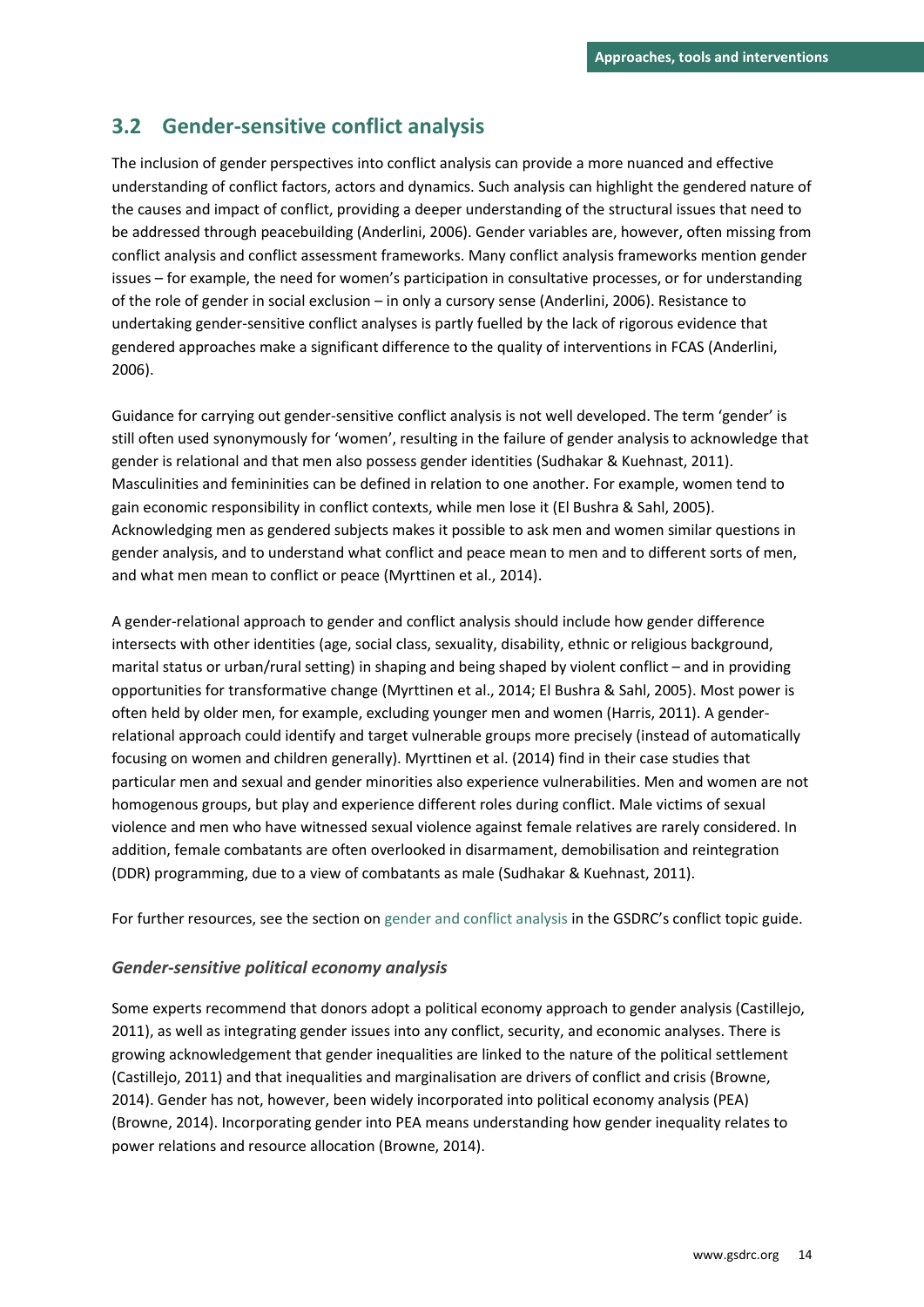## <span id="page-17-0"></span>**3.3 Gender-sensitive peacebuilding and statebuilding**

A gender-sensitive approach implies recognising that peacebuilding, statebuilding and conflict are 'gendered' processes in two senses: men and women are affected differently by conflict, and gender roles shape statebuilding outcomes (OECD, 2013a). Peacebuilding and statebuilding processes present opportunities to embed gender equality goals in emerging political settlements and to achieve legal changes to eliminate gender-based discrimination. Greenberg and Zuckerman (2009) call for three related rights to be guaranteed to women post-conflict: the right to participate in policy-making and resource allocation, the right to benefit equally from private and public resources and services, and the right to build a gender equitable society. Such changes can, however, be slow to affect the real dynamics of gender relations. Even where conflict has produced changes in gender roles, discriminatory structures and social norms tend to reassert themselves afterwards (Domingo et al., 2013).

There is limited research and evidence on the links between peacebuilding and statebuilding processes and outcomes and the adoption of gender-responsive approaches aimed at improving gender equality (Domingo et al., 2013; Anderlini, 2011). Guidance on what does and does not work in incorporating gender into peacebuilding and statebuilding processes remains patchy (OECD, 2013c).

There can be tensions between international gender principles and local social and religious norms that may not be supportive of gender equality (Domingo et al., 2013). In addition, international gender commitments may clash with pragmatic, power-based approaches.

Domingo et al. (2013) argue that given the weak state presence in many fragile and conflict-affected states, gender-responsive approaches should focus not only on formal state institutions but also on nonstate actors and informal institutions. Informal patterns of power and resource allocation can, however, be harder to shift (Castillejo, 2011).

### *Promoting women's role in peacebuilding*

Women have generally been under-represented in peace negotiations, both in numbers and status (where they often constitute 'informal' participants) (Justino et al., 2012; UN, 2010). In a review of 31 major peace processes (1992-2011), women made up only 4 per cent of signatories, 2.4 per cent of chief mediators, 3.7 per cent of witnesses, and 9 per cent of negotiators (UN Women, 2012c, p. 3). While an increase in the inclusion of women in formal peace and post-conflict processes has been reported since the adoption of UNSCR 1325, there is little information on efforts to integrate women in peace processes and extremely limited evidence of the impact of this increase (Justino et al., 2012).

Robust evidence indicates that only a small proportion of peace agreements (five out of 48 agreements analysed) concretely address women's representation, protection, and recognition (Ellerby, 2013). In a study of 585 peace agreements between 1990 and 2010, only 16 per cent refer to women (Bell & O'Rourke, 2010, cited in Justino et al., 2012). In addition, UNIFEM (2010, cited in Anderlini, 2011, p. 28) finds that only 18 of 300 peace agreements signed since the end of the Cold War mention sexual and gender based violence.

A key challenge to greater inclusion of women's concerns in peace agreements and in peacebuilding and statebuilding efforts is that women are not seen as central to 'making or breaking' a peace agreement. Other forms of identity, such as ethnicity, are considered to be a more fundamental fault line for conflict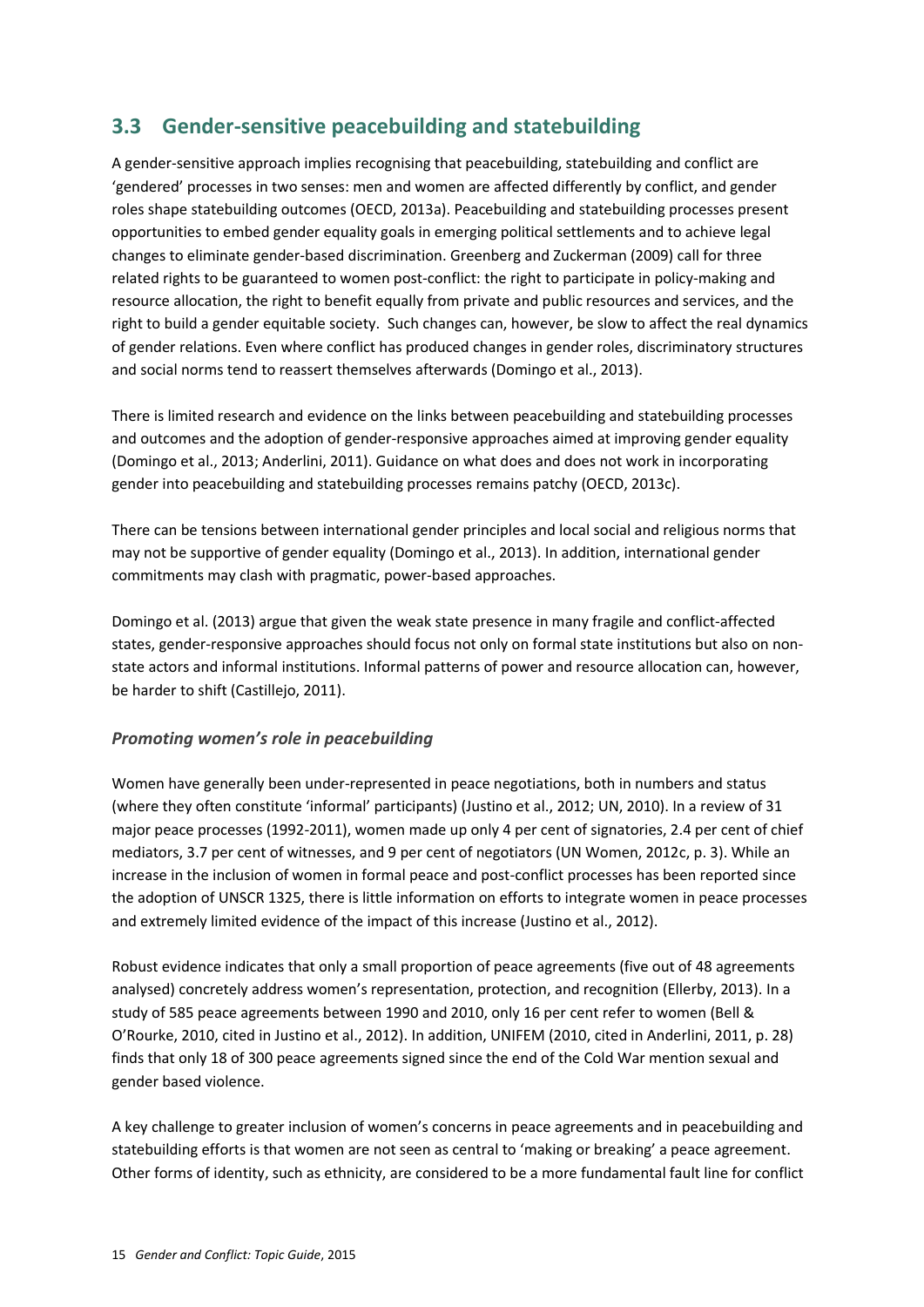(Haynes et al., 2011). The effectiveness of women's peace initiatives may thus depend on timing: in particular, it may be important to identify points in the conflict cycle when gender identity supersedes other identities, and therefore when women's platforms might serve as an entry point for breaking the cycle of violence (Aker & Noma, 2012).

Others emphasise, however, that efforts to include and reference women in peace agreements and peace processes are necessary from the outset to maximise the prospects of embedding gender equality goals in the new 'rules of the game' (Domingo et al., 2013). The greater mobilisation of women in the peace processes in Burundi, Guatemala, Sudan and Uganda, for example, resulted in their early inputs being channelled into decision making. This enabled gender-related issues to be included in some measures, such as support to victims of sexual violence and services for widows and displaced households (Domingo et al., 2013).

Effective inclusion of women may entail challenging prevailing myths – for example, 'mediators lose valuable political capital by urging parties to include women', or 'women's issues' are discrete, separable topics' (Nderitu & O'Neill, 2013). Success is also associated with the inclusion of a critical mass of women (30-40 per cent is recommended) (Reimann, 2012). Recent research finds that where women were strongly involved in peace processes and negotiations, there was a much greater likelihood that an agreement would be reached and implemented.<sup>1</sup> The research emphasises that the mere presence of women is not sufficient to affect gender equality. Rather, the quality of their participation is important. Where women played a strong role in the negotiation process, they were able to bring more issues to the table that specifically addressed women's inclusion and rights (Graduate Institute of Geneva, 2015).

#### *Gender-sensitive DDR*

**.** 

While women and girls have specific needs in DDR, these processes often do not focus sufficiently on female combatants. In Sierra Leone, for example, despite reports of 12,000 women involved in rebel groups, only 506 went through the DDR process (Save the Children, 2005, cited in Justino et al., 2012). The neglect of women is partly due to the widespread perception of women as victims in armed conflict, rather than as combatants, and also to greater difficulties in tracking them. Given the persistence of traditional gender roles, women tend to disappear after fighting ends to avoid stigmatisation and associations with killings and violence (Justino et al., 2012).

It is important that DDR processes are gendered processes, taking into consideration not only men and boys, but also the needs of women and girls (and of particularly vulnerable groups among them). Two programmes (in Eritrea and Burundi) considered successful in involving female ex-combatants in reintegration programmes included extensive door-to-door outreach, and the option of opening microfinance accounts at no cost (see Justino et al., 2012).

 $1$  When women were strongly involved, an agreement was reached in all cases (14 cases, 100%). Where women were involved to some extent, an agreement was almost guaranteed (9 out of 10 cases, 90%). In contrast, when women were not involved, the chances of reaching an agreement were much lower (5 out of 9 cases, 66%). The strong involvement of women also resulted in much higher chances of the agreement being implemented (10 out of 14 cases, 70%), in contrast to when women were not involved (4 out of 10 cases, 40%) (Graduate Institute of Geneva, 2015).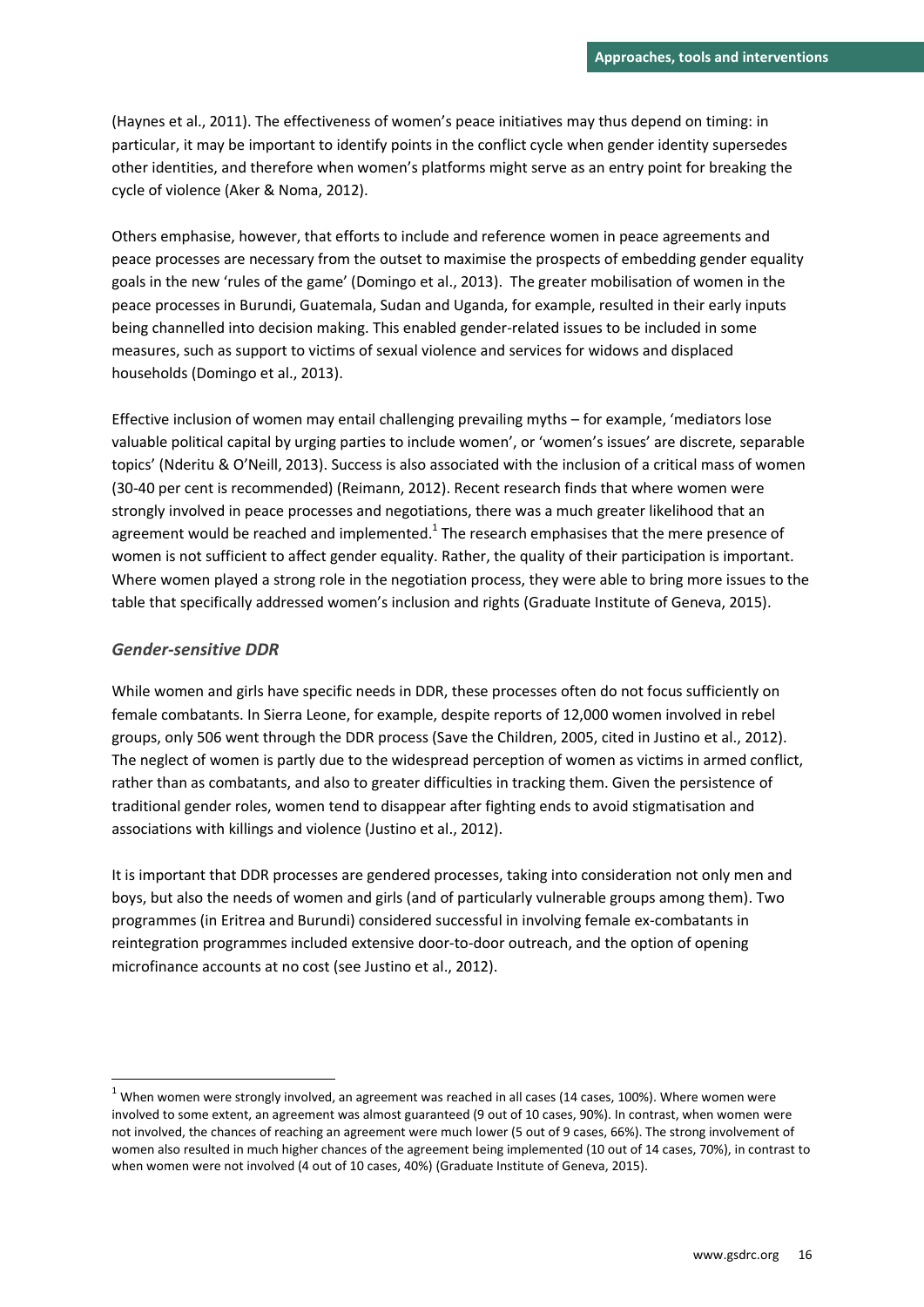There are also risks that DDR can result in loss of identity of men as fighters and protectors, and removal of freedom for women who have broken out of traditional gender roles. Tensions may arise between empowered women and frustrated men, which may contribute to gender-based violence (Specht, 2013).

For further resources, see section on [Gender and peacebuilding and statebuilding](http://www.gsdrc.org/go/topic-guides/gender/gender-statebuilding-and-peacebuilding) in the GSDRC's Gender Guide, in particular the sub-sections on security sector reform, and gender and transitional justice.

## <span id="page-19-0"></span>**3.4 Addressing gender inequality**

#### *Supporting women's economic empowerment*

A review of small-scale projects found that women's economic gains tend to be higher where men have been particularly severely affected by conflict (O'Connell, 2011). However, even where women assume new economic roles during conflict, these do not necessarily improve gender relations afterwards, especially where men continue to control economic resources, resist women's empowerment, or use sexual and gender-based violence (O'Connell, 2011). Interventions that simultaneously address women's strategic interests (e.g. participation in decision-making inside and outside the home) and their practical needs have achieved success in some contexts (O'Connell, 2011). Natural resource management can serve as an entry point for women's engagement in peacebuilding, including through decision-making on natural resource management and economic empowerment opportunities in natural resource sectors (UNEP, 2013).

Another review of economic recovery programmes in post-conflict contexts finds limited evidence of what works on the integration of women in these programmes (Justino et al., 2012). There was no evidence that employment generation programmes were able to support the continuing involvement of women in labour markets following conflict. This could be due to lack of evaluations or failure to design programmes effectively. There was also limited rigorous evidence on the impact of microfinance schemes on post-conflict economic recovery, gender equality or peacebuilding. While there have been positive results on women's empowerment and contributions to household welfare and community development in some contexts, they are not generalisable across post-conflict countries. The evidence on communitydriven development programmes, while limited, indicates that they have the potential to improve women's status through greater involvement in local decision-making processes (Justino et al., 2012).

### *Supporting women's organisation*

Some country evidence (El Salvador, Peru, Sierra Leone and Sri Lanka) suggests that not all women go back to pre-war roles in post-conflict settings and that some women may continue in their leadership roles in new civil society organisations (CSOs) (Wood, 2008, cited in Domingo et al., 2013). Guidance on supporting women's organisations in FCAS is, however, limited. Nevertheless, research shows that women's local community organisation is vital for their empowerment in a post-conflict setting (Pant & Standing, 2011). Women's social and grassroots movements are a potentially important means to promote women's rights and gender equality in the post-conflict period (Domingo et al., 2013).

Qualitative research, based on the former Yugoslavia, has also drawn attention to the role of localised, informal systems of women's political mobilisation in peacebuilding. This local type of activism is important since much physical violence during conflicts occurs at the community level. Such activism has the potential to improve conflict resolution (Korac, 2006). Donor support to women leaders and women's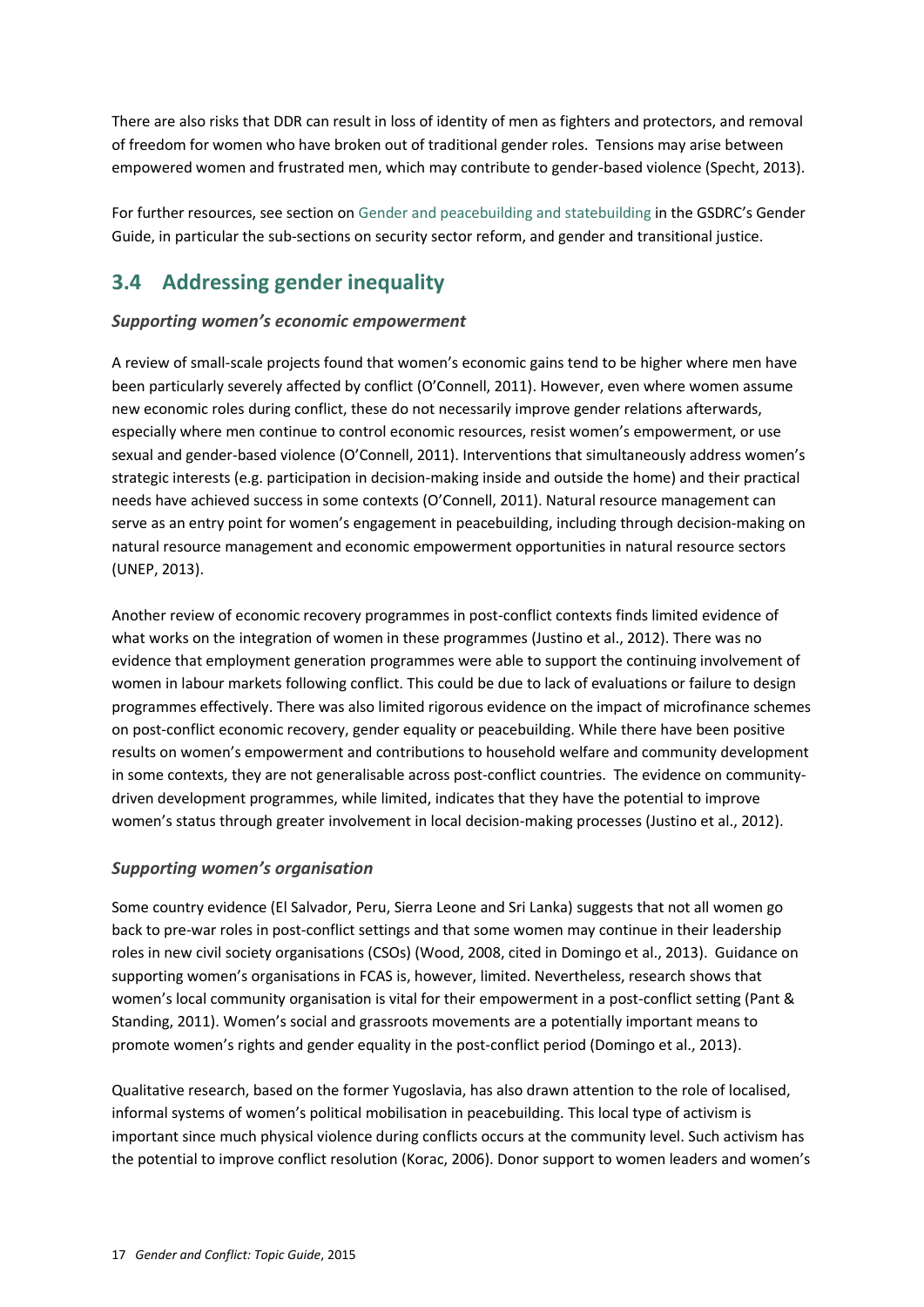CSOs during transition processes can increase women's capacity to engage politically and exert influence (Domingo et al., 2013).

#### *Enhancing women's political and civic participation*

Quotas are one of the most frequently used tools for increasing women's political participation in FCAS (Domingo et al., 2013). There is evidence that they are effective: women in post-conflict countries with quotas are elected to an average of 30 per cent of parliamentary seats, in comparison with 7 per cent in countries where quotas are not used (Domingo et al., 2013; UN Women, 2012). Further, women in postconflict countries with quotas tend to build on their electoral success over time, subsequently exceeding quota levels, and this does not occur in post-conflict countries without quotas (Domingo et al., 2013). Castillejo (2011) finds that where quotas are in place there are fewer barriers to women's participation, i.e. cost, violence and stigma. In addition, a study by UN Women (2012, cited in Domingo et al., 2013) highlights research showing that gender quotas in post-conflict contexts seem to ensure that other disadvantaged groups are more likely to gain parliamentary representation – with a positive and related correlation between such inclusion and conflict prevention.

Greater women's political participation does not, however, necessarily translate into greater decisionmaking powers, or to an increase in gender-sensitive policies (Domingo et al., 2013; Anderlini, 2011; Castillejo, 2011). Quotas should be combined with support for women to develop skills in building informal networks (prominent in FCAS) and negotiating, and with training male leaders to work with women (OECD, 2013c).

#### *Changing social norms and addressing masculinities*

While conflict frequently changes gender roles, with women taking on increased responsibilities, research indicates that gender identities, institutions and ideologies often remain the same. Increased responsibility of women, for example, is often viewed in line with prior expectations of their role – providing what the family needs (El Bushra & Sahl, 2005). To make greater headway towards gender equality, women need power alongside responsibility and the role of men also needs to be re-envisioned (El Bushra & Sahl, 2005).

Male demobilised soldiers and ex-combatants often perceive the handover of weapons as a loss of power, and often respond with sexual and general-based violence (Schäfer, 2013; Sudhakar & Kuehnast, 2011). This is particularly the case for child soldiers, who have had limited opportunities to learn about peaceful forms of conflict resolution and other ways to express masculinity (Schäfer, 2013). (See also s. 3.2.)

An inclusive approach to gender, moving beyond a narrow focus on women to address issues of masculinity, can lead to better research, policy and practice (Sudhakar & Kuehnast, 2011). There is emerging qualitative evidence that cultural, media, sports and leadership programmes can be effective entry points for addressing masculinities and working with boys and adolescents in FCAS (Schäfer, 2013; Sudhakar & Kuehnast, 2011). Male leadership programmes (Sudhakar & Kuehnast, 2011) and helping men and boys to understand the causes and consequences of their behaviour (Myrttinen et al., 2014) have succeeded in changing individual behaviours in several countries (Burundi, Nepal and Uganda). This has included reducing levels of violence against women and girls. It is much harder, however, to alter underlying patriarchal norms (Myrttinen et al., 2014). Partnerships with male community leaders and opinion shapers could contribute to altering these norms (Schäfer, 2013; Anderlini, 2011). There is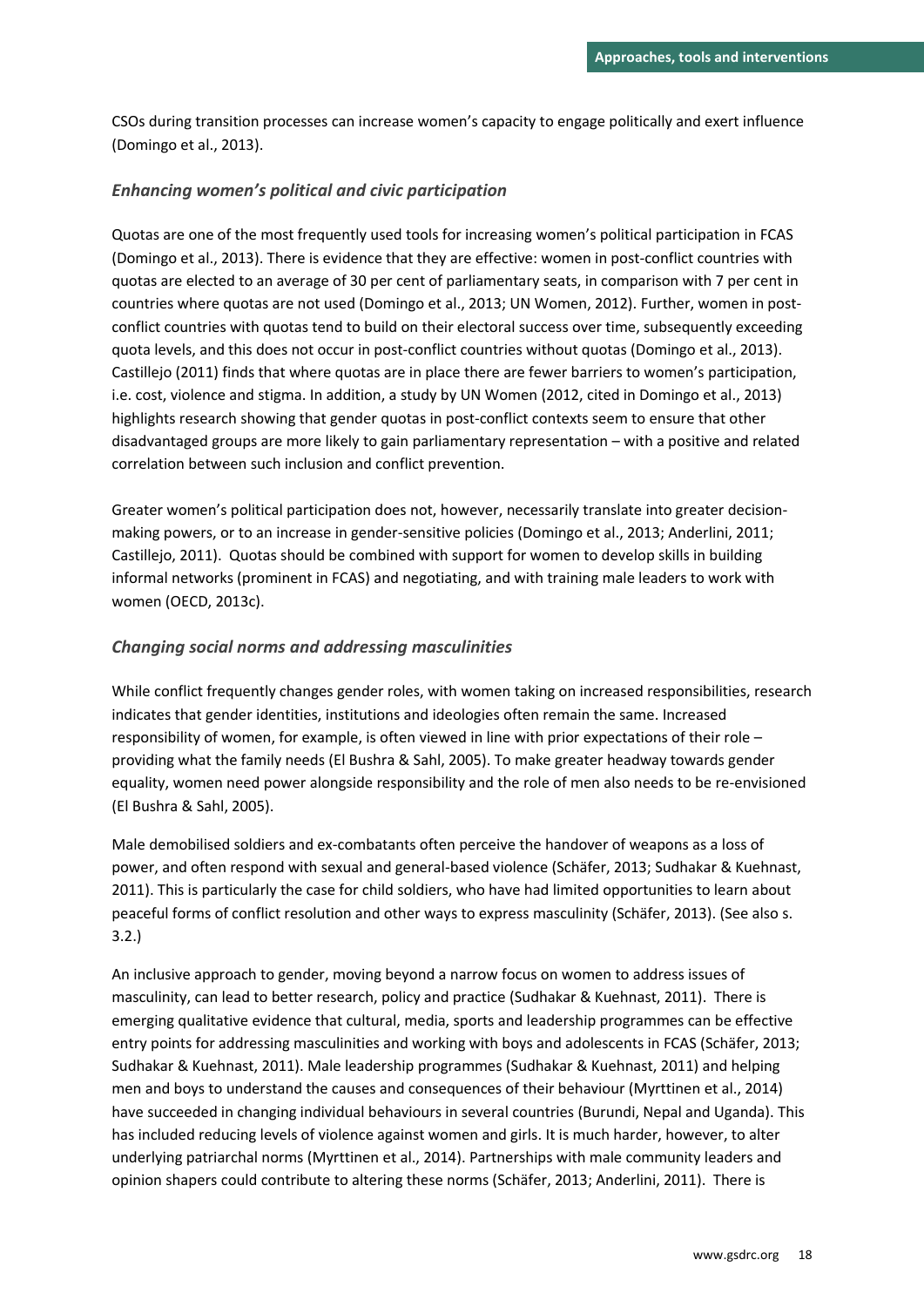evidence that high-level political support, levered by a coalition of women's organisations, has triggered changes in Rwandan attitudes concerning gender roles. In other cases (Uganda and Eritrea), however, governments' commitment to gender equality resulted in a backlash, as the rights framework conflicted with entrenched norms (El Bushra & Sahl, 2005).

See also the GSDRC's helpdesk report on [changing attitudes and behaviours towards gender equality.](http://www.gsdrc.org/go/display&type=Helpdesk&id=817)

## <span id="page-21-0"></span>**3.5 Negotiating risks**

Research has highlighted some risks – or potential unintended consequences – associated with incorporating gender into conflict-related work. One is a backlash against women and girls where donors fail to take into account the impact of gender equality programmes on men (OECD, 2013a). In addition, collecting gender equality data in FCAS can be risky. Female activists, researchers, and informants are vulnerable in conflict settings because of the security risks and because these women can be perceived as stepping outside their traditional gender roles (Anderson & Olsen, 2003, cited in Moser, 2007).

When women's economic empowerment is not prioritised, peacebuilding processes can lead to new forms of gendered exploitation, such as early marriage and sex trafficking, because women in postconflict countries often have few income generating alternatives (True, 2013). Due to the weakness of civil society in post-conflict settings, there are calls for donors to support women's CSOs without dictating agendas (Castillejo, 2011).

## <span id="page-21-1"></span>**3.6 Assessing impact**

The current lack of monitoring and evaluation of impact of interventions on gender-related outcomes, and consequent absence of evidence to support gender-responsive programming, has made it difficult to make the case that programming must consider the needs of men and women in conflict, conflict prevention, peacebuilding and statebuilding (Anderlini, 2011). It has also made it difficult to understand the channels through which initiatives can affect gender equality in conflict affected and fragile contexts. (Justino et al., 2012). In addition to the lack of impact studies, there is also limited understanding of what impact should look like. Discussion, research and evidence are much needed here.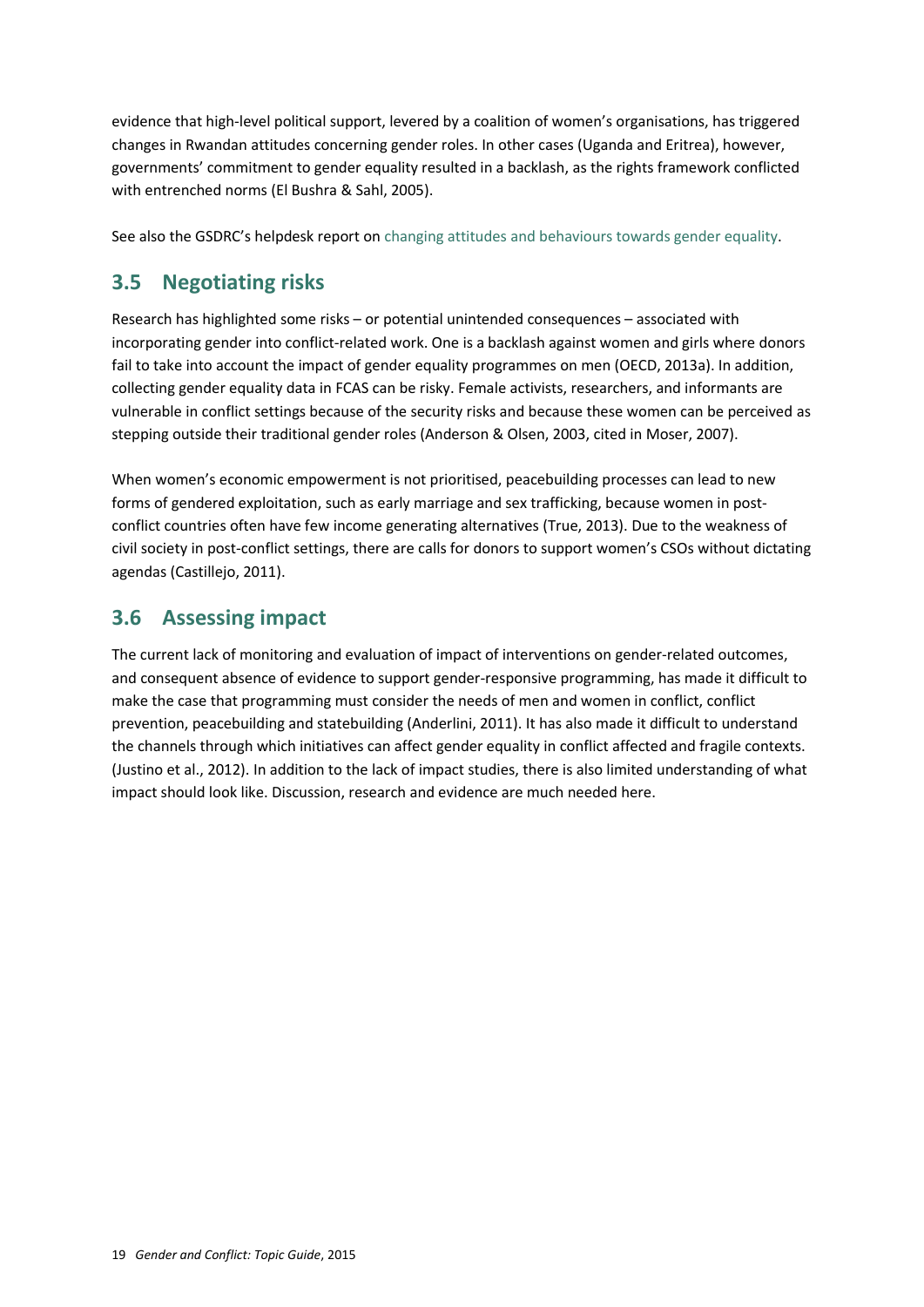## <span id="page-22-0"></span>**References**

- Aker, D., & Noma, E. (2012). *Gender platforms for conflict transformation* (Conference Paper). International Political Science Association. http://paperroom.ipsa.org/papers/paper\_13949.pdf
- Anderlini, S. (2011). *World development report gender background paper*. Washington DC: World Bank <https://openknowledge.worldbank.org/handle/10986/9250>
- Anderlini, S. N. (2006). *Mainstreaming gender in conflict analysis: Issues and recommendations* (Social Development Papers No. 33).Washington DC: World Bank. [http://www](http://www-wds.worldbank.org/servlet/WDSContentServer/WDSP/IB/2006/02/13/000090341_20060213143713/Rendered/PDF/351500Mainstreaming0gender0WP3301Public1.pdf)[wds.worldbank.org/servlet/WDSContentServer/WDSP/IB/2006/02/13/000090341\\_20060213143713/Ren](http://www-wds.worldbank.org/servlet/WDSContentServer/WDSP/IB/2006/02/13/000090341_20060213143713/Rendered/PDF/351500Mainstreaming0gender0WP3301Public1.pdf) [dered/PDF/351500Mainstreaming0gender0WP3301Public1.pdf](http://www-wds.worldbank.org/servlet/WDSContentServer/WDSP/IB/2006/02/13/000090341_20060213143713/Rendered/PDF/351500Mainstreaming0gender0WP3301Public1.pdf)
- Annana, J., & Brierb, M. (2010). The risk of return: Intimate partner violence in Northern Uganda's armed conflict. Social Science & Medicine, 70(1), 152-159. <http://www.sciencedirect.com/science/article/pii/S0277953609006182>
- Asia Pacific Forum on Women, Law and Development (APWLD). (2007). *Claiming rights, claiming justice: A guidebook on women human rights defenders*. Bangkok: APWLD. [http://apwld.org/wp](http://apwld.org/wp-content/uploads/2013/09/claiming-rights-claiming-justice.pdf)[content/uploads/2013/09/claiming-rights-claiming-justice.pdf](http://apwld.org/wp-content/uploads/2013/09/claiming-rights-claiming-justice.pdf)
- Banfield, J. (2014). *Winners or losers? Assessing the contribution of youth employment and empowerment programmes to reducing conflict risk in Nigeria*. Abuja: Nigeria Stability and Reconciliation Programme <http://reliefweb.int/sites/reliefweb.int/files/resources/WINNER-OR-LOSER-final-6.2.2014.pdf>
- Bashwira, M-R., Cuvelier, J., Hilorst, D., & van der Haar, G. (2014). Not only a man's world: Women's involvement in artisanal mining in eastern DRC. *Resources Policy*, *40*, 109–116. [www.sciencedirect.com/science/article/pii/S030142071300113X](http://www.sciencedirect.com/science/article/pii/S030142071300113X)
- Barrow, A. (2010). UN Security Resolutions 1325 and 1820: Constructing gender in armed conflict and international humanitarian law. *International Review of the Red Cross, 92*(877). <http://www.icrc.org/eng/assets/files/other/irrc-877-barrow.pdf>
- Browne, E. (2014). *Gender in Political Economy Analysis* (GSDRC Helpdesk Research Report 1071). Birmingham: GSDRC[. http://www.gsdrc.org/docs/open/HDQ1071.pdf](http://www.gsdrc.org/docs/open/HDQ1071.pdf)
- Buvinic, M., Das Gupta, M., Casabonne, U., & Verwimp, P. (2013). *Violent conflict and gender inequality: An overview* (Policy research working paper 6371). Washington, DC: World Bank. <http://elibrary.worldbank.org/doi/book/10.1596/1813-9450-6371>
- Caprioli, M. (2005). Primed for violence: The role of gender inequality in predicting internal conflict. *International Studies Quarterly*, *49*(2), 161-178. <https://www.amherst.edu/media/view/233359/original/Caprioli%2B2005.pdf>
- Caprioli, M. (2003). *Gender equality and civil wars* (World Bank Conflict Prevention and Reconstruction Unit, Working Paper No. 8). Washington, DC: World Bank[. http://siteresources.worldbank.org/INTCPR/214578-](http://siteresources.worldbank.org/INTCPR/214578-1111996036679/20482367/WP8trxtsep3.pdf) [1111996036679/20482367/WP8trxtsep3.pdf](http://siteresources.worldbank.org/INTCPR/214578-1111996036679/20482367/WP8trxtsep3.pdf)
- Castillejo, C. (2011). *Building a state that works for women: Integrating gender into post-conflict state building*. Madrid: FRIDE. [http://www.fride.org/download/WP107\\_Building\\_state.pdf](http://www.fride.org/download/WP107_Building_state.pdf)
- Cockburn, C. (2010). Gender relations as causal in militarization and war. *International Feminist Journal of Politics, 12*(2), 139-157[. http://www2.kobe](http://www2.kobe-u.ac.jp/~alexroni/IPD%202012/2012_5/Gender_relations_as_Causal_Cockburn.pdf)[u.ac.jp/~alexroni/IPD%202012/2012\\_5/Gender\\_relations\\_as\\_Causal\\_Cockburn.pdf](http://www2.kobe-u.ac.jp/~alexroni/IPD%202012/2012_5/Gender_relations_as_Causal_Cockburn.pdf)
- Domingo, P., Holmes, R., Rocha Menocal, A. & Jones, N. (with Bhuvanendra, D., & Wood, J. (2013). *Assessment of the evidence of links between gender equality, peacebuilding and statebuilding: Literature review*. London: ODI.

<http://www.odi.org.uk/sites/odi.org.uk/files/odi-assets/publications-opinion-files/8767.pdf>

El-Bushra, J. & Sahl, I. (2005). *Cycles of violence: Gender relations and armed conflict*. Nairobi: ACORD. <http://www.acordinternational.org/silo/files/cycles-of-violence-gender-relationa-and-armed-conflict.pdf>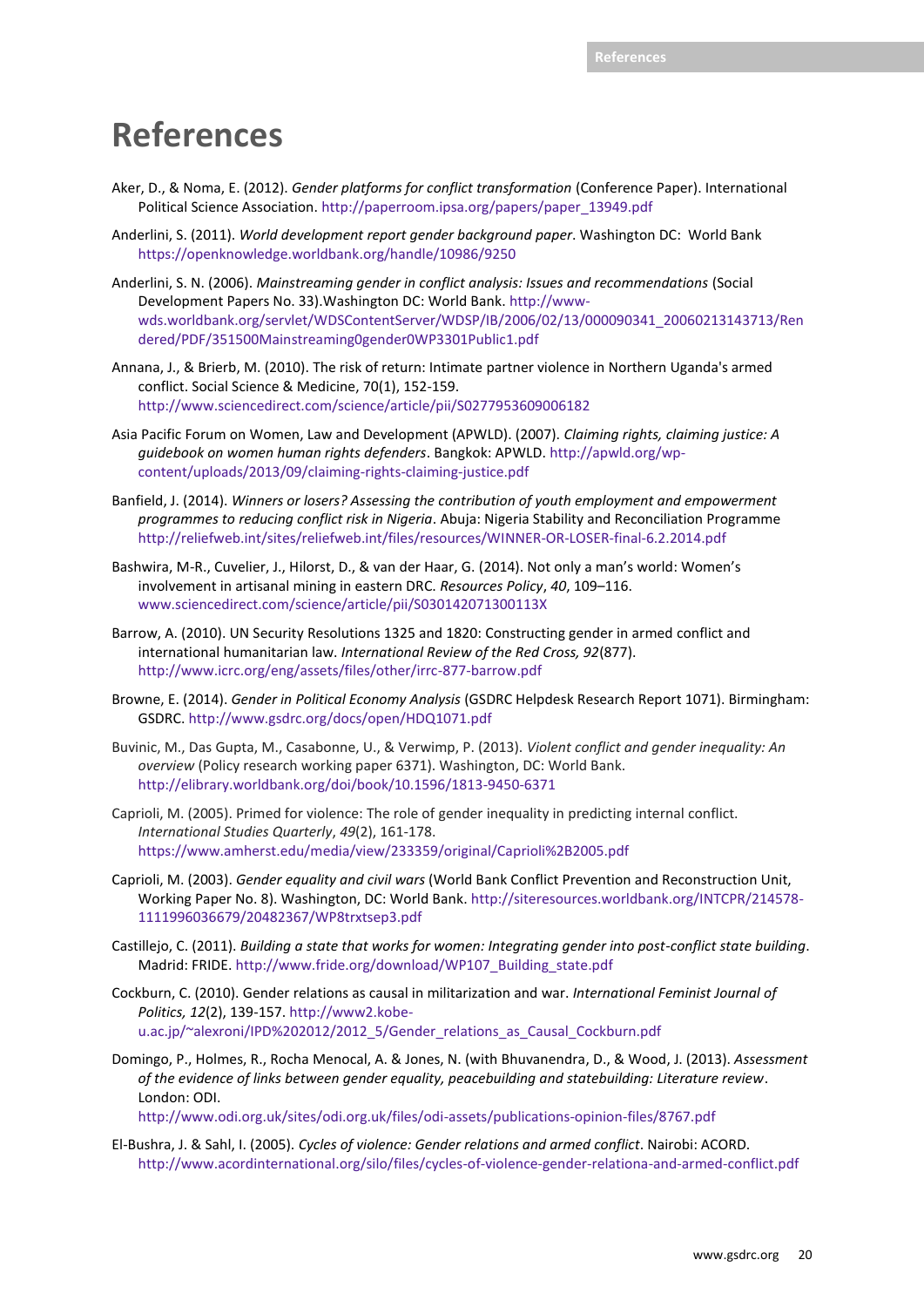- Ellerby. K. (2013). (En)gendered Security? The complexities of women's inclusion in peace processes. *International Interactions 39*(4), 435-460. <http://dx.doi.org/10.1080/03050629.2013.805130>
- European Peacebuilding Liaison Office (EPLO) (Ed.). (2013). *UNSCR 1325 in Europe: 20 case studies of implementation*. Brussels: EPLO. [http://www.eplo.org/assets/files/2.%20Activities/Working%20Groups/GPS/EPLO\\_UNSCR\\_1325\\_in\\_Europ](http://www.eplo.org/assets/files/2.%20Activities/Working%20Groups/GPS/EPLO_UNSCR_1325_in_Europe_20_Case_Studies_of_Implementation.pdf) [e\\_20\\_Case\\_Studies\\_of\\_Implementation.pdf](http://www.eplo.org/assets/files/2.%20Activities/Working%20Groups/GPS/EPLO_UNSCR_1325_in_Europe_20_Case_Studies_of_Implementation.pdf)
- FCO. (2013).*UK national action plan on women, peace & security final annual review*. London: FCO [https://www.gov.uk/government/uploads/system/uploads/attachment\\_data/file/259411/NAP\\_Review\\_2](https://www.gov.uk/government/uploads/system/uploads/attachment_data/file/259411/NAP_Review_2013.pdf) [013.pdf](https://www.gov.uk/government/uploads/system/uploads/attachment_data/file/259411/NAP_Review_2013.pdf)
- Gates, S., Hegre, H., Nygård, H. M., & Strand, H. (2010)*. Consequences of civil conflict* (World Development Report 2011 Background Paper). Washington, DC: World Bank. <http://folk.uio.no/haavarmn/wdrbackgroundpaper.pdf>
- Global Network of Women Peacebuilders (GNWP). (2013). *Security Council Resolution 1325: Civil society monitoring report 2013*. New York: GNWP. [http://issuu.com/suba\\_gnwp/docs/women\\_count\\_civil\\_society\\_monitorin/3?e=8954983/7339869](http://issuu.com/suba_gnwp/docs/women_count_civil_society_monitorin/3?e=8954983/7339869)
- Goetz, A-M. & Treiber, A-K. (2006). *Gender and conflict analysis* (Policy Briefing Paper). UNIFEM. [http://www.unwomen.org/~/media/Headquarters/Media/Publications/en/04AGenderandConflictAnalysis](http://www.unwomen.org/~/media/Headquarters/Media/Publications/en/04AGenderandConflictAnalysis.pdf) [.pdf](http://www.unwomen.org/~/media/Headquarters/Media/Publications/en/04AGenderandConflictAnalysis.pdf)
- Centre on Conflict, Development and Peacebuilding. (2015). *Results on women and gender from the 'broader participation' and 'civil society peacebuilding' projects*. Geneva: Graduate Institute of Geneva. [http://graduateinstitute.ch/files/live/sites/iheid/files/sites/ccdp/shared/Docs/Publications/briefingpaper](http://graduateinstitute.ch/files/live/sites/iheid/files/sites/ccdp/shared/Docs/Publications/briefingpaperwomen%20gender.pdf) [women%20gender.pdf](http://graduateinstitute.ch/files/live/sites/iheid/files/sites/ccdp/shared/Docs/Publications/briefingpaperwomen%20gender.pdf)
- Greenberg, M., & Zuckerman, E. (2009). The gender dimensions of post-conflict reconstruction: The challenges of development aid. In T. Addison & T. Brück (Eds.) *Making peace work: The challenges of social and economic reconstruction*. Basingstoke: Palgrave MacMillan. <http://www.genderaction.org/images/ez-mg%20oxfam%20g&d%20gender-pcr.pdf>
- Harders, C. (2011). Gender relations, violence, and conflict transformation. In *Berghof handbook for conflict transformation*. Berghof Foundation. [http://www.berghof](http://www.berghof-handbook.net/documents/publications/harders_handbook.pdf)[handbook.net/documents/publications/harders\\_handbook.pdf](http://www.berghof-handbook.net/documents/publications/harders_handbook.pdf)
- Harris, C. (2011). *What can applying a gender lens contribute to conflict studies?: A review of selected MICROCON working papers* (MICROCON Research Working Paper 41). Brighton: MICROCON. [http://www.microconflict.eu/publications/RWP41\\_CH.pdf](http://www.microconflict.eu/publications/RWP41_CH.pdf)
- Hudson, V.M., Ballif-Spanvill, B., Caprioli, M., & Emmett, C. F. (2012). *Sex and world peace*. Columbia University Press. <http://books.google.co.uk/books?id=K7CrAgAAQBAJ&printsec=frontcover#v=onepage&q&f=false>
- Hughes, M. M. (2009). Armed conflict, international linkages, and women's parliamentary representation in developing nations. *Social Problems*, *56*(1), 174-204[. http://dx.doi.org/10.1525/sp.2009.56.1.174](http://dx.doi.org/10.1525/sp.2009.56.1.174)
- Justino, P., Cardona, I., Mitchell, R., & Müller, C. (2012*). Quantifying the impact of women's participation in post-conflict economic recovery* (HiCN Working Paper 131). Brighton: IDS. <http://www.hicn.org/wordpress/wp-content/uploads/2012/06/HiCN-WP-131.pdf>
- Korac, M. (2006). Gender, conflict and peace-building: Lessons from the conflict in the former Yugoslavia, *Women's Studies International Forum*, *29*(5), 510–520 <http://www.sciencedirect.com/science/article/pii/S0277539506000707>
- Linos, N. (2009). Rethinking gender-based violence during war: Is violence against civilian men a problem worth addressing? Social Science & Medicine, 68(8), 1548-1551. <http://www.sciencedirect.com/science/article/pii/S0277953609000860>
- Melander, E. (2005). Gender equality and intrastate armed conflict. *International Studies Quarterly*, *49*(4), 695–714. <http://dx.doi.org/10.1111/j.1468-2478.2005.00384.x>
- Moser, A. (2007). *Gender and indicators* (Overview Report). Brighton: BRIDGE Institute of Development Studies. <http://www.bridge.ids.ac.uk/sites/bridge.ids.ac.uk/files/reports/IndicatorsORfinal.pdf>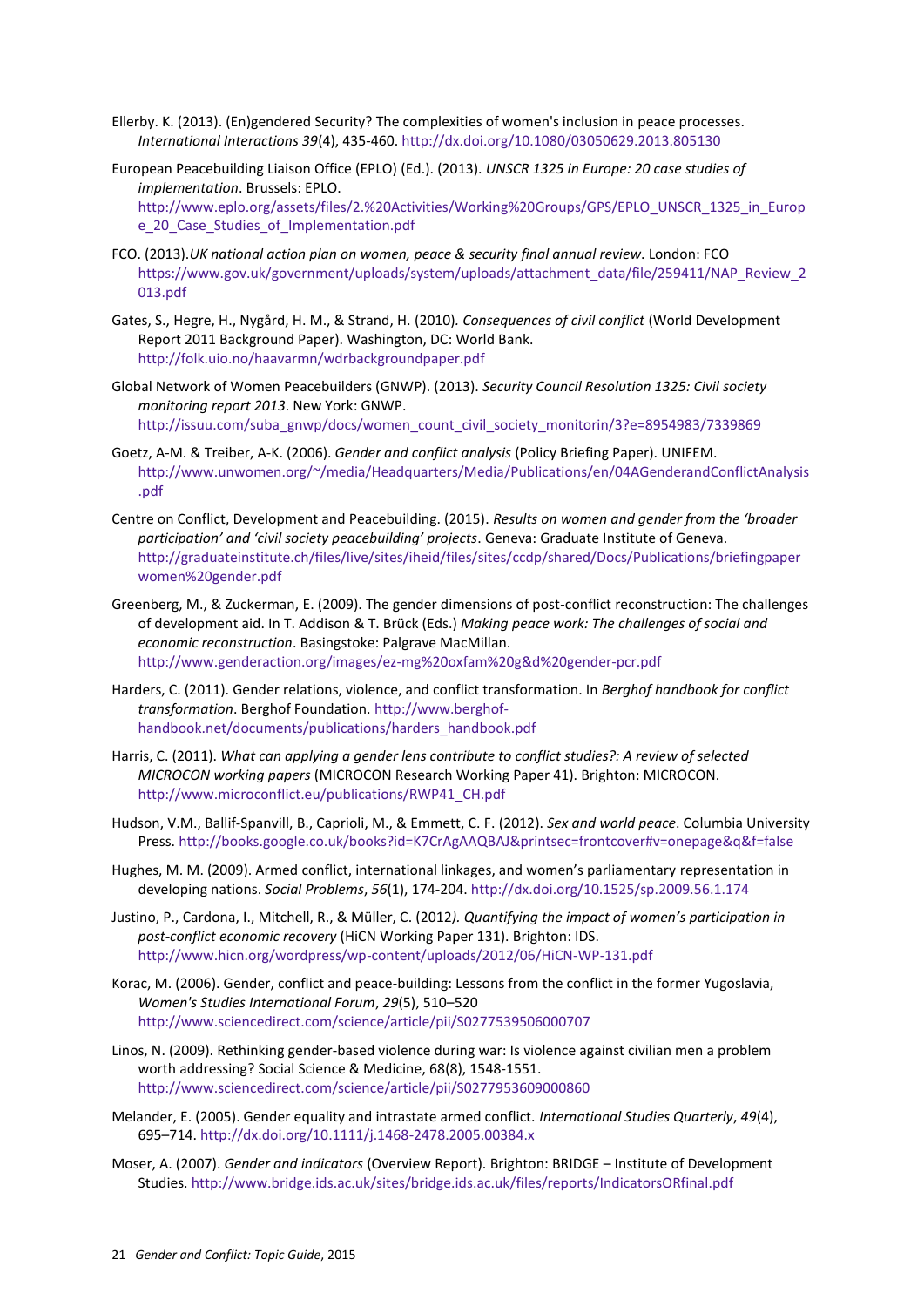- Murray, C. J. L., King, G., Lopez, A. D., Tomijima, N., & Krug, E. G. (2002)*.* Armed conflict as a public health problem. *British Medical Journal, 324*, 346-349[. http://gking.harvard.edu/files/armedph.pdf](http://gking.harvard.edu/files/armedph.pdf)
- Myrttinen, H., Naujoks, J., & El-Bushra, J. (2014). Rethinking gender in peacebuilding. London: International Alert [http://international](http://international-alert.org/sites/default/files/Gender_RethinkingGenderPeacebuilding_EN_2014.pdf)[alert.org/sites/default/files/Gender\\_RethinkingGenderPeacebuilding\\_EN\\_2014.pdf](http://international-alert.org/sites/default/files/Gender_RethinkingGenderPeacebuilding_EN_2014.pdf)
- Nderitu, A. & O'Neill, J. (2013). *Getting to the point of inclusion: Seven myths standing in the way of women waging peace* (Oslo Forum Background Paper). The Institute for Inclusive Security. <http://www.inclusivesecurity.org/wp-content/uploads/2014/02/Getting-to-the-Point-of-Inclusion.pdf>
- Noma, E., Aker, D. and Freeman, J. (2012). Heeding women's voices: Breaking cycles of conflict and deepening the concept of peacebuilding. *Journal of Peacebuilding and Development, 7*(1), 7-32. <http://dx.doi.org/10.1080/15423166.2012.719384>
- O'Connell, H. (2011). What are the opportunities to promote gender equity and equality in conflict-affected and fragile states? Insights from a review of evidence. *Gender and Development*, *19*(3), 455-466 [http://policy-practice.oxfam.org.uk/publications/what-are-the-opportunities-to-promote-gender-equity](http://policy-practice.oxfam.org.uk/publications/what-are-the-opportunities-to-promote-gender-equity-and-equality-in-conflict-af-196919)[and-equality-in-conflict-af-196919](http://policy-practice.oxfam.org.uk/publications/what-are-the-opportunities-to-promote-gender-equity-and-equality-in-conflict-af-196919)
- OECD. (2013a). Why integrate a gender perspective into state-building? In *Gender and statebuilding in fragile and conflict-affected states* (chapter 1). Paris: OECD Publishing. [http://www.oecd.org/dac/governance-peace/conflictandfragility/docs/gender\\_statebuilding.pdf](http://www.oecd.org/dac/governance-peace/conflictandfragility/docs/gender_statebuilding.pdf)
- OECD. (2013b). Gender equality and women's rights in the post-2015 agenda: A foundation for sustainable development. (OECD and post-2015 reflections, Element 3, Paper 1). Paris, OECD. [http://www.wikigender.org/images/4/43/POST-2015\\_Gender.pdf](http://www.wikigender.org/images/4/43/POST-2015_Gender.pdf)
- OECD. (2013c). *Gender and statebuilding in fragile and conflict affected states*. Paris: OECD Publishing. http://www.oecd.org/dac/governance-peace/conflictandfragility/docs/gender\_statebuilding.pdf
- OSCE (2012). *The secretary general's annual evaluation report on the implementation of the 2004 OSCE action plan for the promotion of gender equality*. Vienna: OSCE.<http://www.osce.org/sg/71201?download=true>
- Pant, B., & Standing, K. (2011). Citizenship rights and women's roles in development in post-conflict Nepal. *Gender & Development*, *19*(3), 409-421. [http://policy-practice.oxfam.org.uk/publications/citizenship](http://policy-practice.oxfam.org.uk/publications/citizenship-rights-and-womens-roles-in-development-in-post-conflict-nepal-196924)[rights-and-womens-roles-in-development-in-post-conflict-nepal-196924](http://policy-practice.oxfam.org.uk/publications/citizenship-rights-and-womens-roles-in-development-in-post-conflict-nepal-196924)
- Plümper, T., & Neumayer, E. (2005). The unequal burden of war: The effect of armed conflict on the gender gap in life expectancy.*International Organization*, *60*, 723-54. [http://eprints.lse.ac.uk/3288/1/Unequal\\_burden\\_of\\_war\\_\(publisher\\_version\).pdf](http://eprints.lse.ac.uk/3288/1/Unequal_burden_of_war_(publisher_version).pdf)
- Reimann, C. (2012). *Gender and peace mediation* (Peace Mediation Essentials). Bern: Mediation Support Project[. http://www.css.ethz.ch/publications/pdfs/Peace\\_Mediation\\_Essentials\\_Gender.pdf](http://www.css.ethz.ch/publications/pdfs/Peace_Mediation_Essentials_Gender.pdf)
- Saferworld & Conciliation Resources. (2014). *Gender, violence and peace: a post-2015 development agenda*. London: Conciliation Resources. [http://www.c-r.org/sites/c-r.org/files/592%20CR-](http://www.c-r.org/sites/c-r.org/files/592%20CR-Saferworld%2012page%20Draft%2006%20pdf%20version.pdf)[Saferworld%2012page%20Draft%2006%20pdf%20version.pdf](http://www.c-r.org/sites/c-r.org/files/592%20CR-Saferworld%2012page%20Draft%2006%20pdf%20version.pdf)
- Schäfer, R. (2013). *Men as perpetrators and victims of armed conflicts: Innovative projects aimed at overcoming male violence*. Vienna: Vienna Institute for International Dialogue and Cooperation. [http://www.vidc.org/fileadmin/Bibliothek/DP/Nadja/VIDC\\_Schaefer\\_E\\_Leseversion.pdf](http://www.vidc.org/fileadmin/Bibliothek/DP/Nadja/VIDC_Schaefer_E_Leseversion.pd)
- Schindler, K. (2011). *Do new opportunities arise for women in post-war countries? The case of Rwanda*. Berlin: DIW[. https://www.econstor.eu/dspace/bitstream/10419/57677/1/684404591.pdf](https://www.econstor.eu/dspace/bitstream/10419/57677/1/684404591.pdf)
- Sivakumaran, S. (2010). Lost in translation: UN responses to sexual violence against men and boys in situations of armed conflict. *International Review of the Red Cross*, *92*(877). <http://www.icrc.org/eng/resources/documents/article/review/review-877-p259.htm>
- Specht, I. (2013). Gender, disarmament, demobilization and reintegration and violent masculinities. In *Gender Violence in Armed Conflicts*. (pp. 61-90). Lisbon: Instituto da Defesa Nacional [http://www.researchgate.net/publication/258517593\\_Gender\\_Violence\\_in\\_Armed\\_Conflicts/file/72e7e5](http://www.researchgate.net/publication/258517593_Gender_Violence_in_Armed_Conflicts/file/72e7e52889f56b4749.pdf#page=62) [2889f56b4749.pdf#page=62](http://www.researchgate.net/publication/258517593_Gender_Violence_in_Armed_Conflicts/file/72e7e52889f56b4749.pdf#page=62)